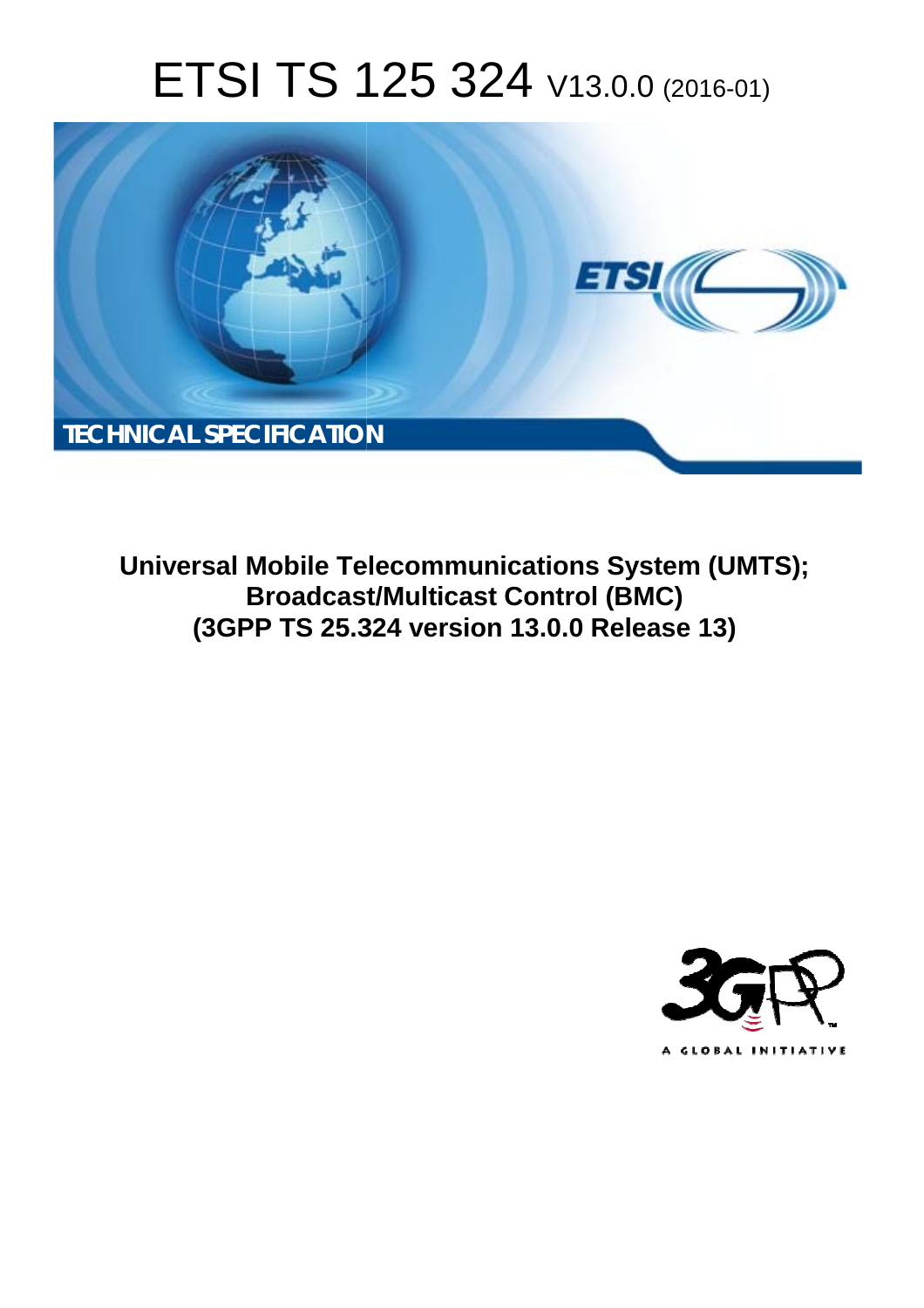Reference RTS/TSGR-0225324vd00

> Keywords UMTS

#### *ETSI*

#### 650 Route des Lucioles F-06921 Sophia Antipolis Cedex - FRANCE

Tel.: +33 4 92 94 42 00 Fax: +33 4 93 65 47 16

Siret N° 348 623 562 00017 - NAF 742 C Association à but non lucratif enregistrée à la Sous-Préfecture de Grasse (06) N° 7803/88

#### *Important notice*

The present document can be downloaded from: <http://www.etsi.org/standards-search>

The present document may be made available in electronic versions and/or in print. The content of any electronic and/or print versions of the present document shall not be modified without the prior written authorization of ETSI. In case of any existing or perceived difference in contents between such versions and/or in print, the only prevailing document is the print of the Portable Document Format (PDF) version kept on a specific network drive within ETSI Secretariat.

Users of the present document should be aware that the document may be subject to revision or change of status. Information on the current status of this and other ETSI documents is available at <http://portal.etsi.org/tb/status/status.asp>

If you find errors in the present document, please send your comment to one of the following services: <https://portal.etsi.org/People/CommiteeSupportStaff.aspx>

#### *Copyright Notification*

No part may be reproduced or utilized in any form or by any means, electronic or mechanical, including photocopying and microfilm except as authorized by written permission of ETSI.

The content of the PDF version shall not be modified without the written authorization of ETSI. The copyright and the foregoing restriction extend to reproduction in all media.

> © European Telecommunications Standards Institute 2016. All rights reserved.

**DECT**TM, **PLUGTESTS**TM, **UMTS**TM and the ETSI logo are Trade Marks of ETSI registered for the benefit of its Members. **3GPP**TM and **LTE**™ are Trade Marks of ETSI registered for the benefit of its Members and of the 3GPP Organizational Partners.

**GSM**® and the GSM logo are Trade Marks registered and owned by the GSM Association.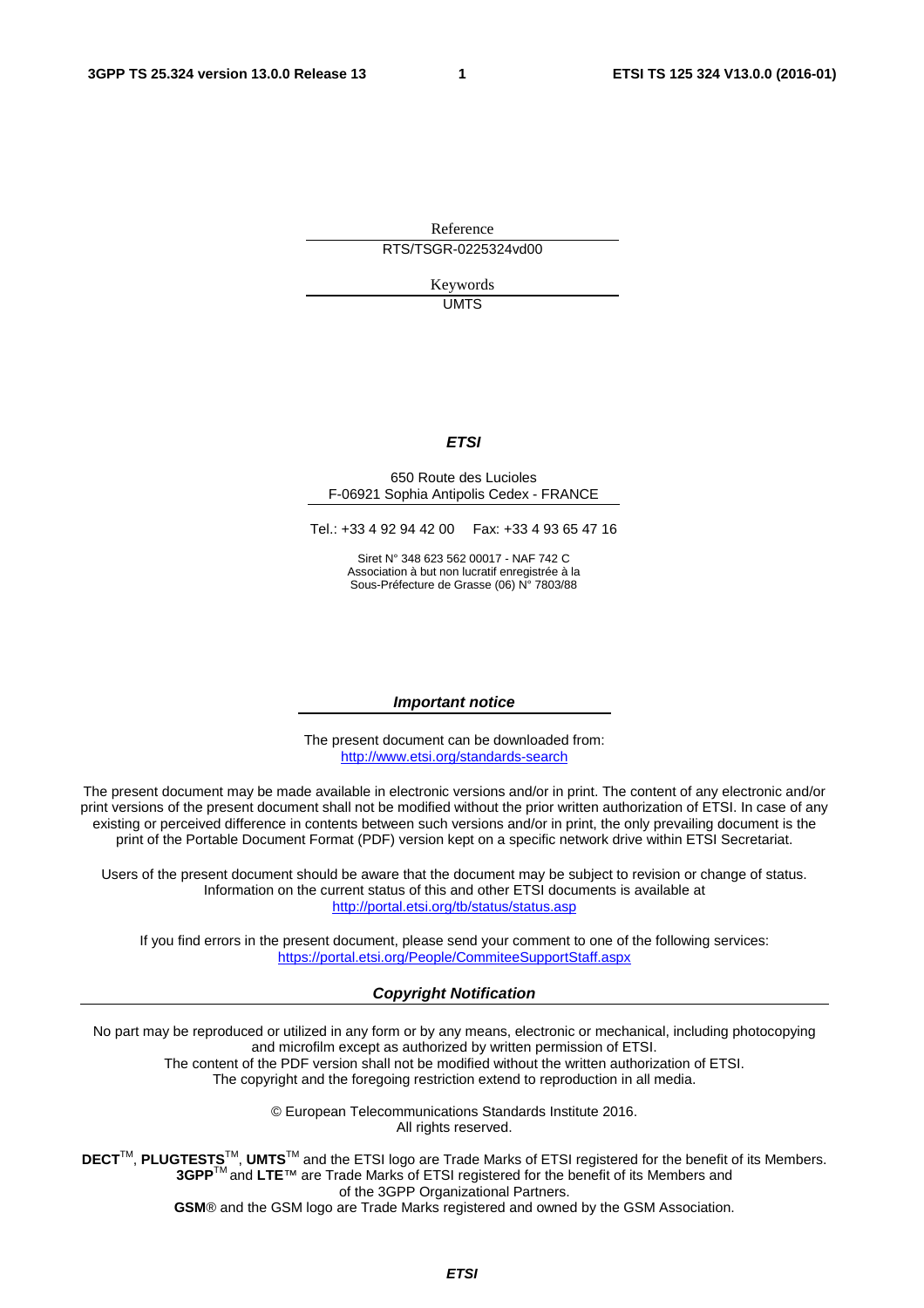# Intellectual Property Rights

IPRs essential or potentially essential to the present document may have been declared to ETSI. The information pertaining to these essential IPRs, if any, is publicly available for **ETSI members and non-members**, and can be found in ETSI SR 000 314: *"Intellectual Property Rights (IPRs); Essential, or potentially Essential, IPRs notified to ETSI in respect of ETSI standards"*, which is available from the ETSI Secretariat. Latest updates are available on the ETSI Web server [\(https://ipr.etsi.org/](https://ipr.etsi.org/)).

Pursuant to the ETSI IPR Policy, no investigation, including IPR searches, has been carried out by ETSI. No guarantee can be given as to the existence of other IPRs not referenced in ETSI SR 000 314 (or the updates on the ETSI Web server) which are, or may be, or may become, essential to the present document.

# Foreword

This Technical Specification (TS) has been produced by ETSI 3rd Generation Partnership Project (3GPP).

The present document may refer to technical specifications or reports using their 3GPP identities, UMTS identities or GSM identities. These should be interpreted as being references to the corresponding ETSI deliverables.

The cross reference between GSM, UMTS, 3GPP and ETSI identities can be found under [http://webapp.etsi.org/key/queryform.asp.](http://webapp.etsi.org/key/queryform.asp)

# Modal verbs terminology

In the present document "**shall**", "**shall not**", "**should**", "**should not**", "**may**", "**need not**", "**will**", "**will not**", "**can**" and "**cannot**" are to be interpreted as described in clause 3.2 of the [ETSI Drafting Rules](http://portal.etsi.org/Help/editHelp!/Howtostart/ETSIDraftingRules.aspx) (Verbal forms for the expression of provisions).

"**must**" and "**must not**" are **NOT** allowed in ETSI deliverables except when used in direct citation.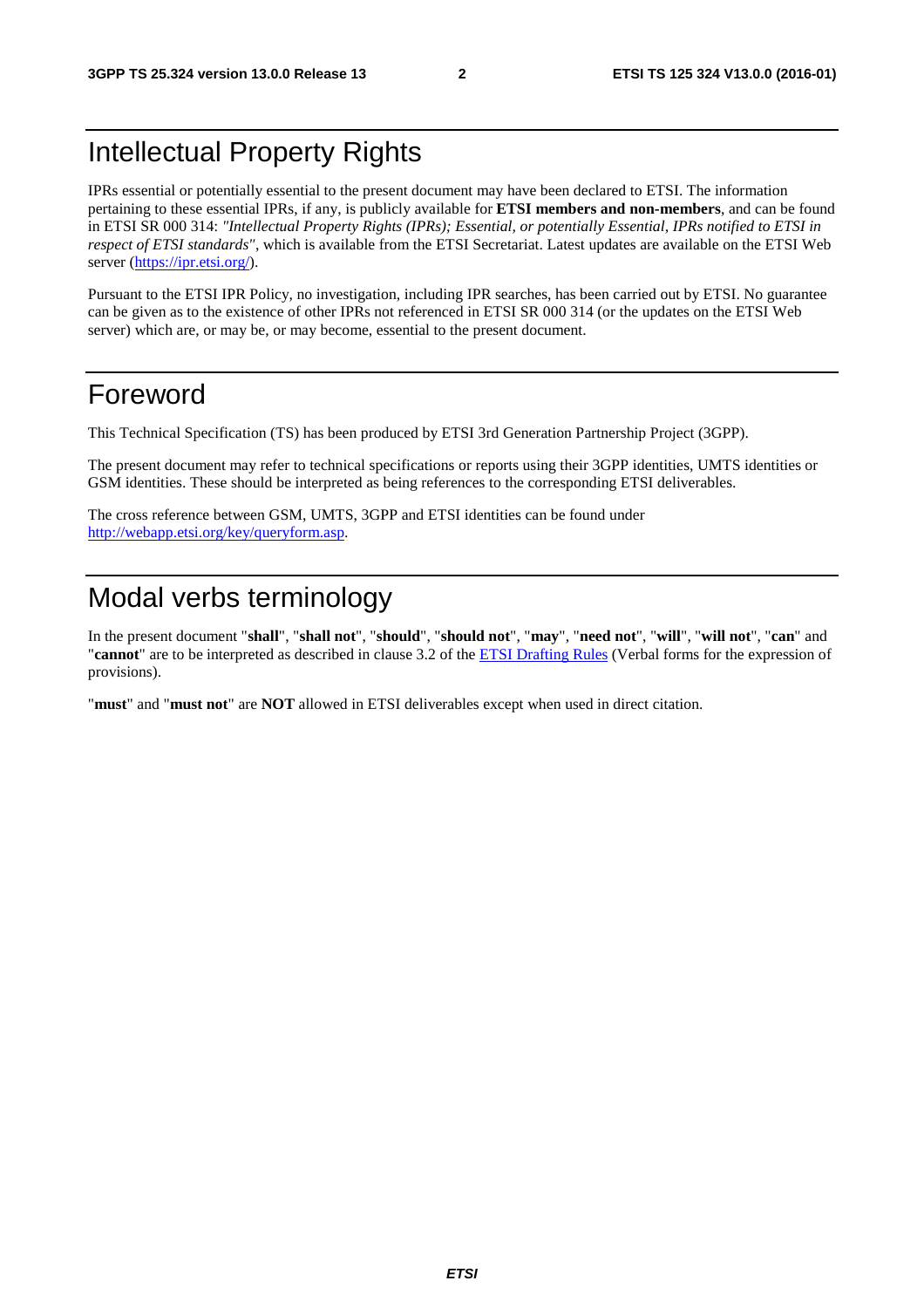$\mathbf{3}$ 

# Contents

| 1                      |  |  |  |
|------------------------|--|--|--|
| 2                      |  |  |  |
| 3                      |  |  |  |
| 3.1<br>3.2             |  |  |  |
| $\overline{4}$         |  |  |  |
| 4.1                    |  |  |  |
| 5                      |  |  |  |
| 6                      |  |  |  |
| 7                      |  |  |  |
| 8                      |  |  |  |
| 8.1<br>8.1.1           |  |  |  |
| 8.1.1.1                |  |  |  |
| 8.1.1.2                |  |  |  |
| 8.1.1.3                |  |  |  |
| 8.1.2<br>8.1.2.1       |  |  |  |
| 8.1.2.2                |  |  |  |
| 8.1.2.3                |  |  |  |
| 8.1.2.4                |  |  |  |
| 8.2                    |  |  |  |
| 8.2.1                  |  |  |  |
| 8.2.1.1                |  |  |  |
| 8.2.1.1.1              |  |  |  |
| 8.2.1.1.2              |  |  |  |
| 8.2.1.1.3              |  |  |  |
| 8.2.1.1.4              |  |  |  |
| 8.2.1.1.5              |  |  |  |
| 8.2.1.1.6              |  |  |  |
| 8.2.1.1.7              |  |  |  |
| 8.2.1.1.8<br>8.2.1.1.9 |  |  |  |
| 8.2.1.2                |  |  |  |
| 8.2.1.2.1              |  |  |  |
| 8.2.1.2.2              |  |  |  |
| 8.2.1.2.3              |  |  |  |
| 8.2.2                  |  |  |  |
| 8.2.2.1                |  |  |  |
| 8.2.2.2                |  |  |  |
| 8.2.2.3                |  |  |  |
| 8.2.2.4                |  |  |  |
| 8.2.2.5                |  |  |  |
| 8.2.2.6                |  |  |  |
| 8.2.2.7                |  |  |  |
| 8.2.2.8                |  |  |  |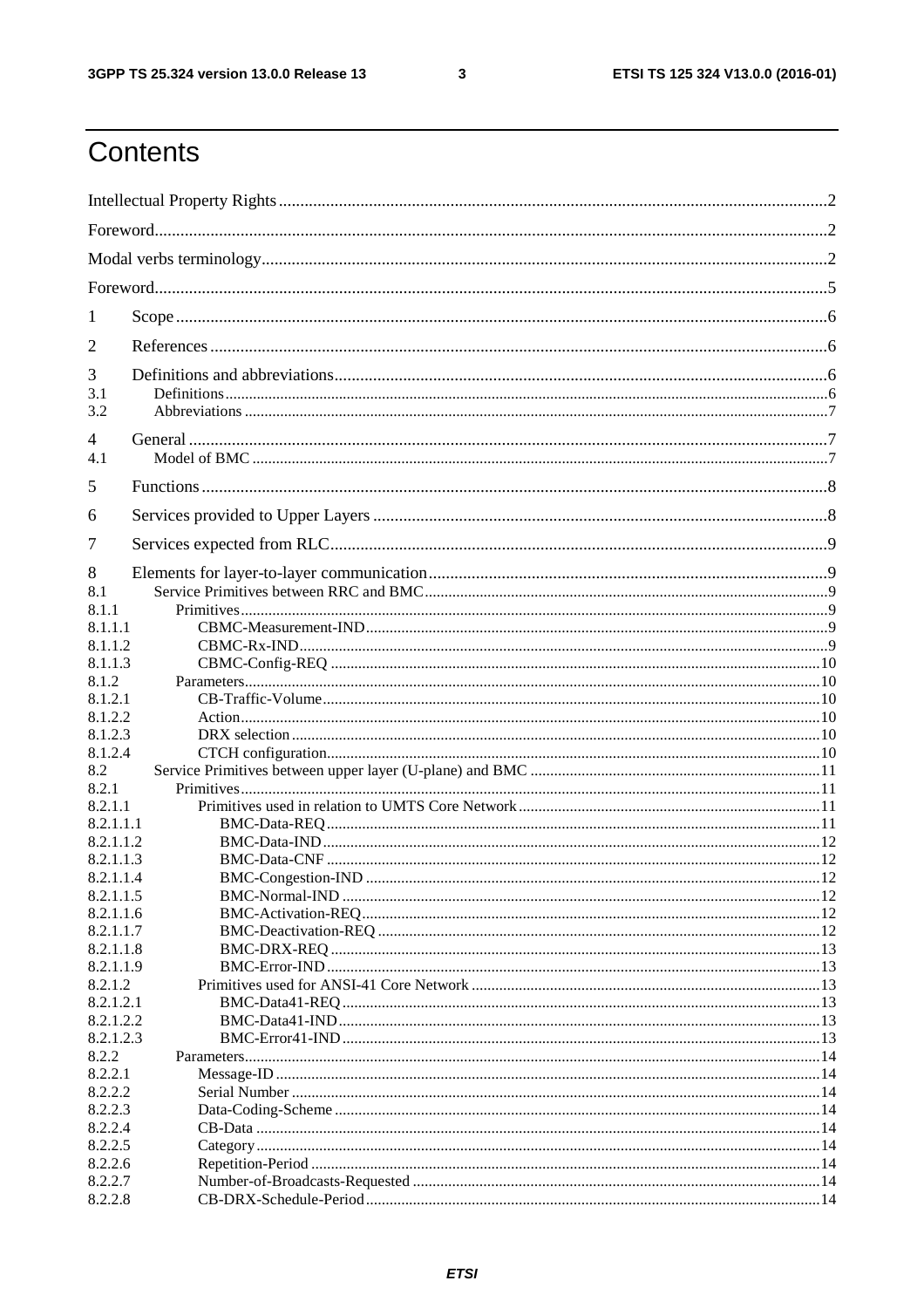$\overline{\mathbf{4}}$ 

| 8.2.2.9  |                               |  |
|----------|-------------------------------|--|
| 8.2.2.10 |                               |  |
| 8.2.2.11 |                               |  |
| 8.2.2.12 |                               |  |
| 8.2.2.13 |                               |  |
| 9        |                               |  |
| 9.1      |                               |  |
| 9.2      |                               |  |
| 9.3      |                               |  |
| 9.4      |                               |  |
| 10       |                               |  |
| 10.1     |                               |  |
| 10.2     |                               |  |
| 10.3     |                               |  |
| 10.4     |                               |  |
| 11       |                               |  |
| 11.1     |                               |  |
| 11.2     |                               |  |
| 11.3     |                               |  |
| 11.4     |                               |  |
| 11.5     |                               |  |
| 11.6     |                               |  |
| 11.7     |                               |  |
| 11.8     |                               |  |
| 11.9     |                               |  |
| 11.10    |                               |  |
| 11.11    |                               |  |
| 11.12    |                               |  |
| 11.13    |                               |  |
| 11.14    |                               |  |
|          | <b>Annex A (informative):</b> |  |
|          |                               |  |
|          |                               |  |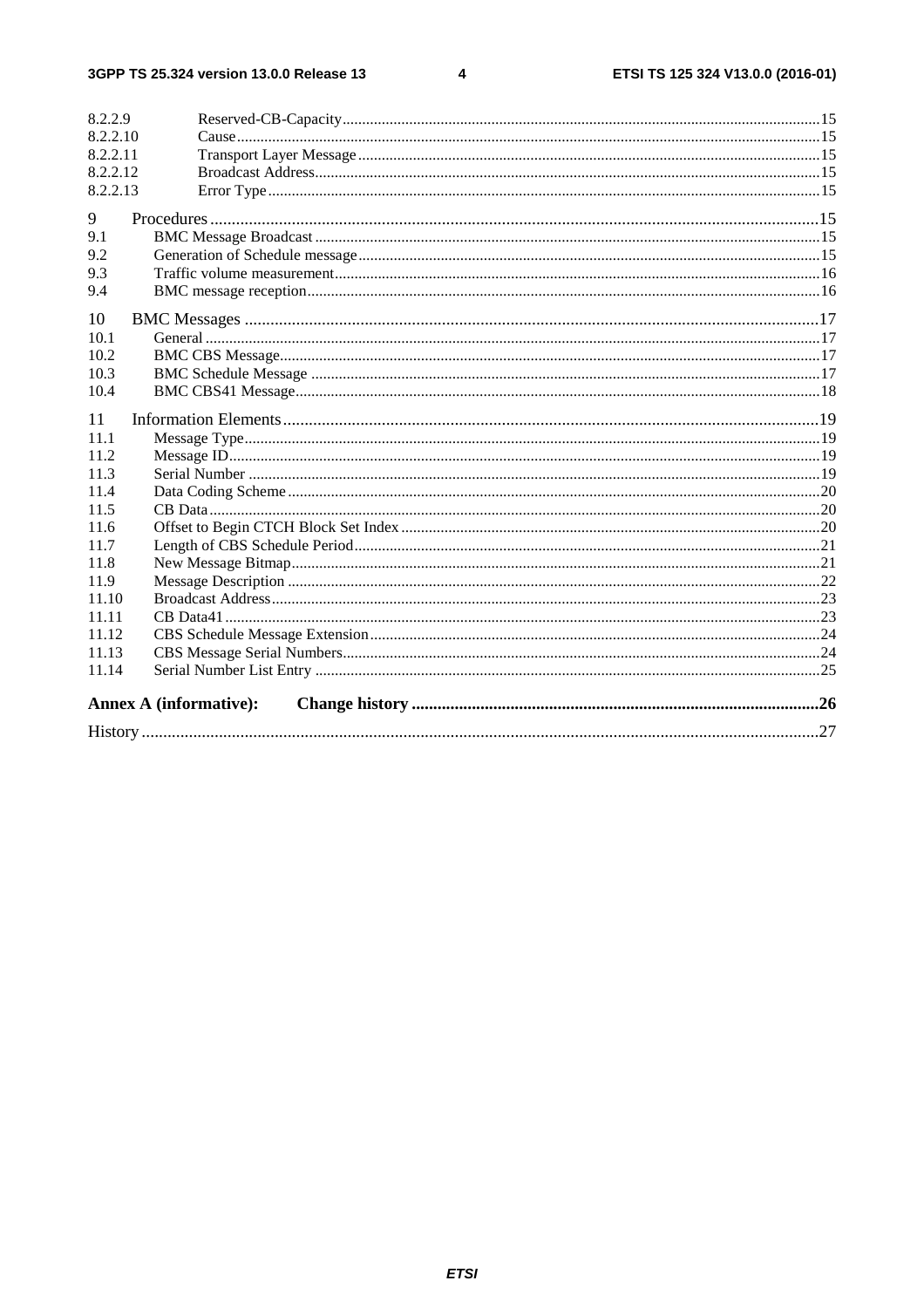# Foreword

This Technical Specification (TS) has been produced by the 3<sup>rd</sup> Generation Partnership Project (3GPP).

The contents of the present document are subject to continuing work within the TSG and may change following formal TSG approval. Should the TSG modify the contents of the present document, it will be re-released by the TSG with an identifying change of release date and an increase in version number as follows:

Version x.y.z

where:

- x the first digit:
	- 1 presented to TSG for information;
	- 2 presented to TSG for approval;
	- 3 or greater indicates TSG approved document under change control.
- y the second digit is incremented for all changes of substance, i.e. technical enhancements, corrections, updates, etc.
- z the third digit is incremented when editorial only changes have been incorporated in the document.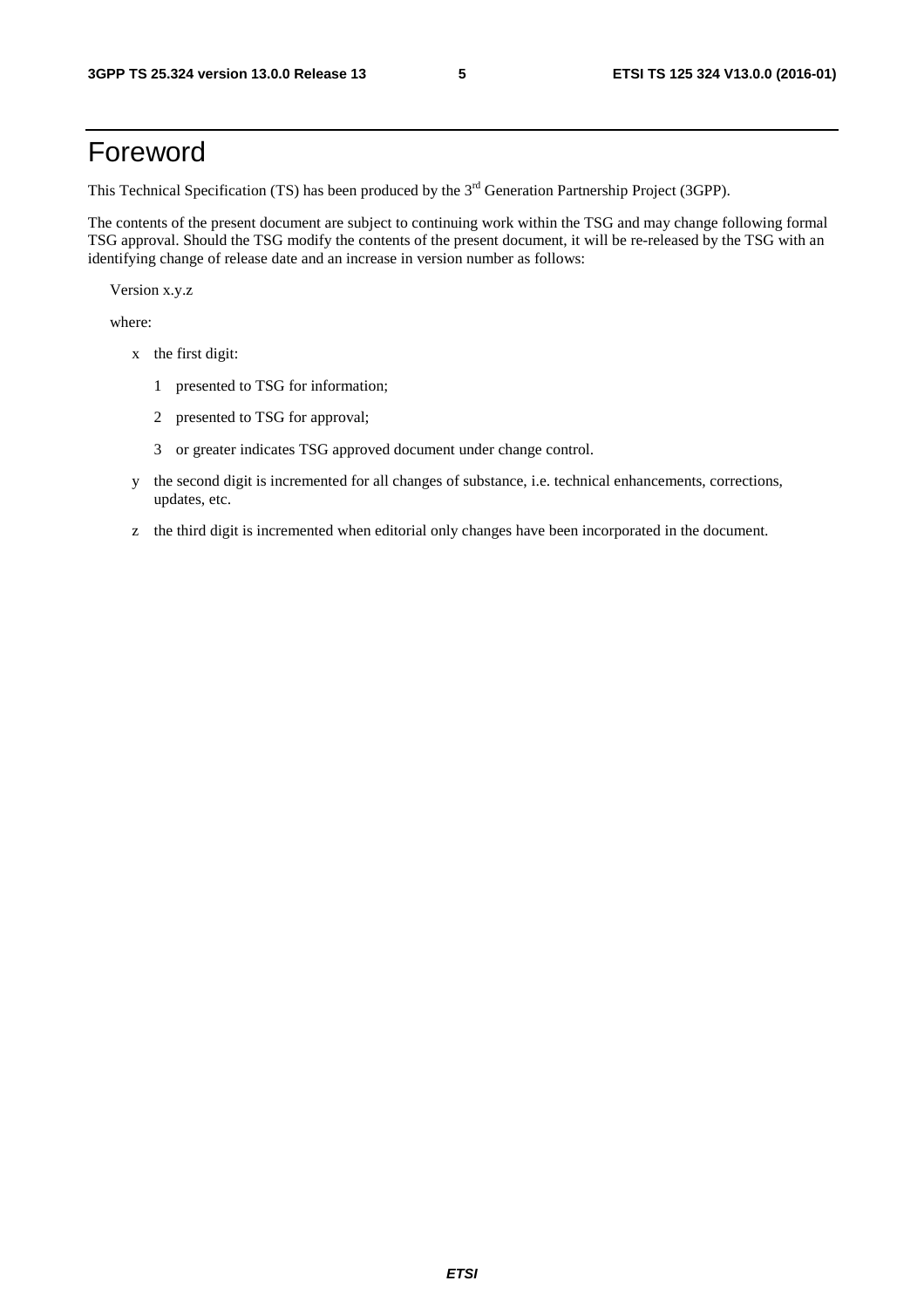# 1 Scope

The present document provides the description of the Broadcast/Multicast Control Protocol (BMC). This protocol adapts broadcast and multicast services on the radio interface.

# 2 References

The following documents contain provisions which, through reference in this text, constitute provisions of the present document.

- References are either specific (identified by date of publication, edition number, version number, etc.) or non-specific.
- For a specific reference, subsequent revisions do not apply.
- For a non-specific reference, the latest version applies. In the case of a reference to a 3GPP document (including a GSM document), a non-specific reference implicitly refers to the latest version of that document *in the same Release as the present document*.
- [1] 3GPP TS 25.322: "RLC Protocol Specification".
- [2] 3GPP TS 25.301: "Radio Interface Protocol Architecture".
- [3] 3GPP TS 23.041: "Technical realization of Cell Broadcast Service (CBS)".
- [4] 3GPP TS 23.038: "Alphabets and Language".
- [5] 3GPP TS 25.419: "UTRAN Iu interface: Service Area Broadcast Protocol SABP".
- [6] 3GPP TS 25.925: "Radio Interface for Broadcast/Multicast Services".
- [7] TIA/EIA-41-D: "Technical realization of Cell Broadcast Service (CBS)".
- [8] TIA/EIA-637-A: "TR45 Short Message Service for Spread Spectrum Systems".

# 3 Definitions and abbreviations

## 3.1 Definitions

For the purposes of the present document, the following terms and definitions apply.

**CB message**: user data as transmitted from Cell Broadcast Centre to UE (BMC SDU)

**CB repetition period**: period after which a CB message should be broadcast again if more than one repetition are requested

**Number of Broadcast Requested**: number of broadcasts requested for a CB message. This number is infinite or finite

**DRX Schedule Period**: schedule period as optionally requested by the CBC (unit: seconds)

**Reserved CB Capacity**: percentage of the capacity reserved for CB messages with category HIGH on the allocated radio resources CTCH, FACH and S-CCPCH. This parameter can be set optionally by the CBC.

**CTCH Block Set**: subset of the transport block set of FACH on which the CTCH used for CBS is mapped uniquely

**CBS schedule period**: finite sequence of CTCH Block Sets of variable length in which scheduled CB messages are broadcast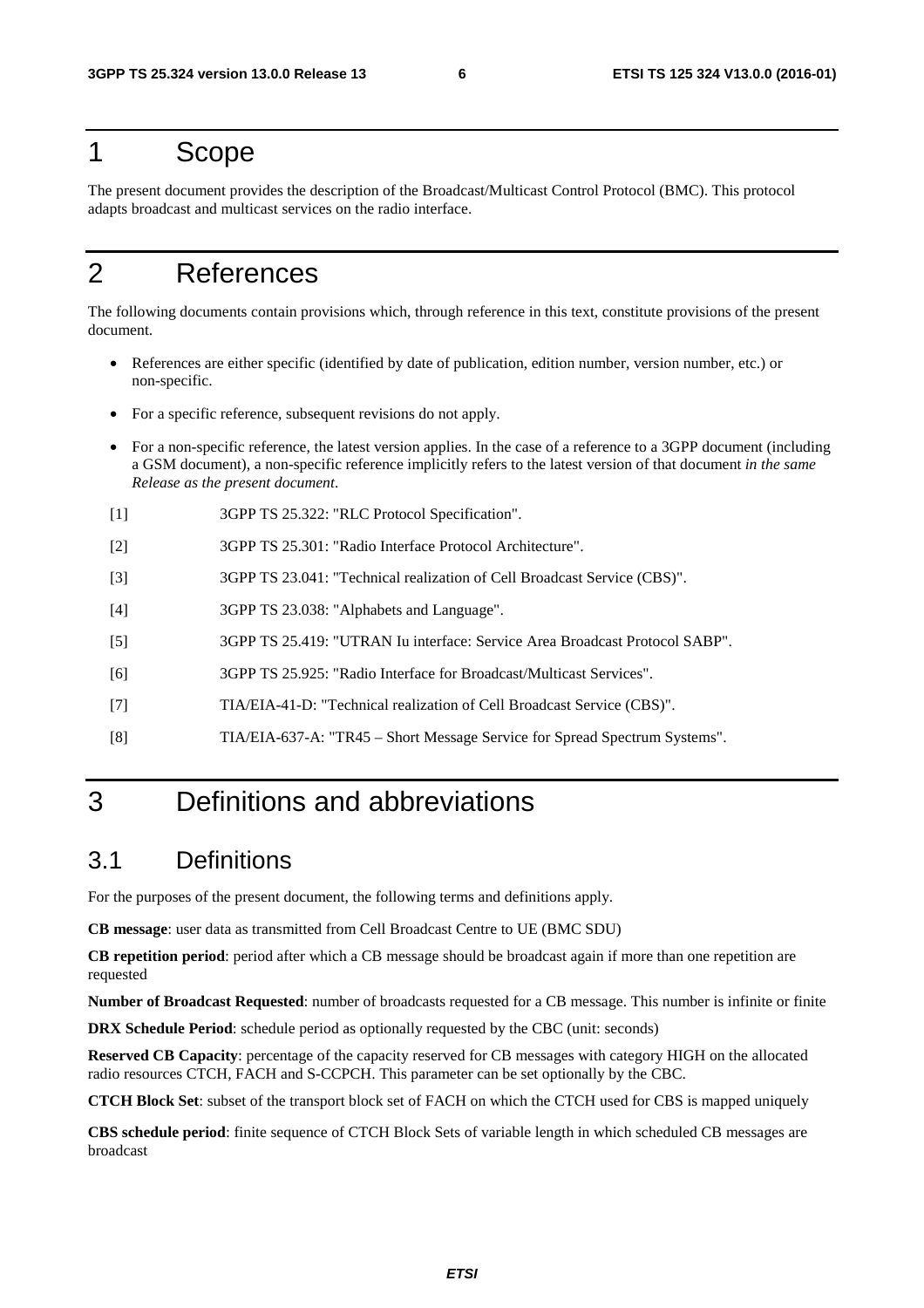# 3.2 Abbreviations

For the purposes of the present document, the following abbreviations apply:

| AS             | <b>Access Stratum</b>               |  |  |  |
|----------------|-------------------------------------|--|--|--|
| <b>BMC</b>     | <b>Broadcast/Multicast Control</b>  |  |  |  |
| $C-SAP$        | <b>Control Service Access Point</b> |  |  |  |
| CBC            | Cell Broadcast Centre               |  |  |  |
| CBS            | Cell Broadcast Service              |  |  |  |
| <b>CTCH</b>    | Common Traffic Channel              |  |  |  |
| <b>CTCH-BS</b> | <b>CTCH Block Set</b>               |  |  |  |
| <b>FACH</b>    | <b>Forward Access Channel</b>       |  |  |  |
| IE             | <b>Information Element</b>          |  |  |  |
| kbps           | kilo-bits per second                |  |  |  |
| L1             | Layer 1 (physical layer)            |  |  |  |
| L2             | Layer 2 (data link layer)           |  |  |  |
| L <sub>3</sub> | Layer 3 (network layer)             |  |  |  |
| <b>MAC</b>     | Medium Access Control               |  |  |  |
| <b>NAS</b>     | Non Access Stratum                  |  |  |  |
| <b>NSAPI</b>   | Network layer Service Access Point  |  |  |  |
| <b>PDCP</b>    | Packet Data Convergence Protocol    |  |  |  |
| <b>RLC</b>     | Radio Link Control                  |  |  |  |
| <b>RRC</b>     | Radio Resource Control              |  |  |  |
| UE             | User Equipment                      |  |  |  |
|                |                                     |  |  |  |

# 4 General

# 4.1 Model of BMC

Broadcast/Multicast Control (BMC) is a sublayer of L2 that exists in the User-Plane only. It is located above RLC. The L2/BMC sublayer is assumed as transparent for all services except broadcast/multicast.

Figure 4.1-1 shows the model of the L2/BMC sublayer within the UTRAN radio interface protocol architecture.

At the UTRAN side, the BMC sublayer shall consist of one BMC protocol entity per cell. Each BMC entity requires a single CTCH, which is provided by the MAC sublayer, through the RLC sublayer. The BMC requests the Unacknowledged Mode service of the RLC.

It is assumed that there is a function in the RNC above BMC that resolves the geographical area information of the CB message (or, if applicable, performs evaluation of a cell list) received from the Cell Broadcast Centre (CBC). A BMC protocol entity serves only those messages at BMC-SAP that are to be broadcast into a specified cell.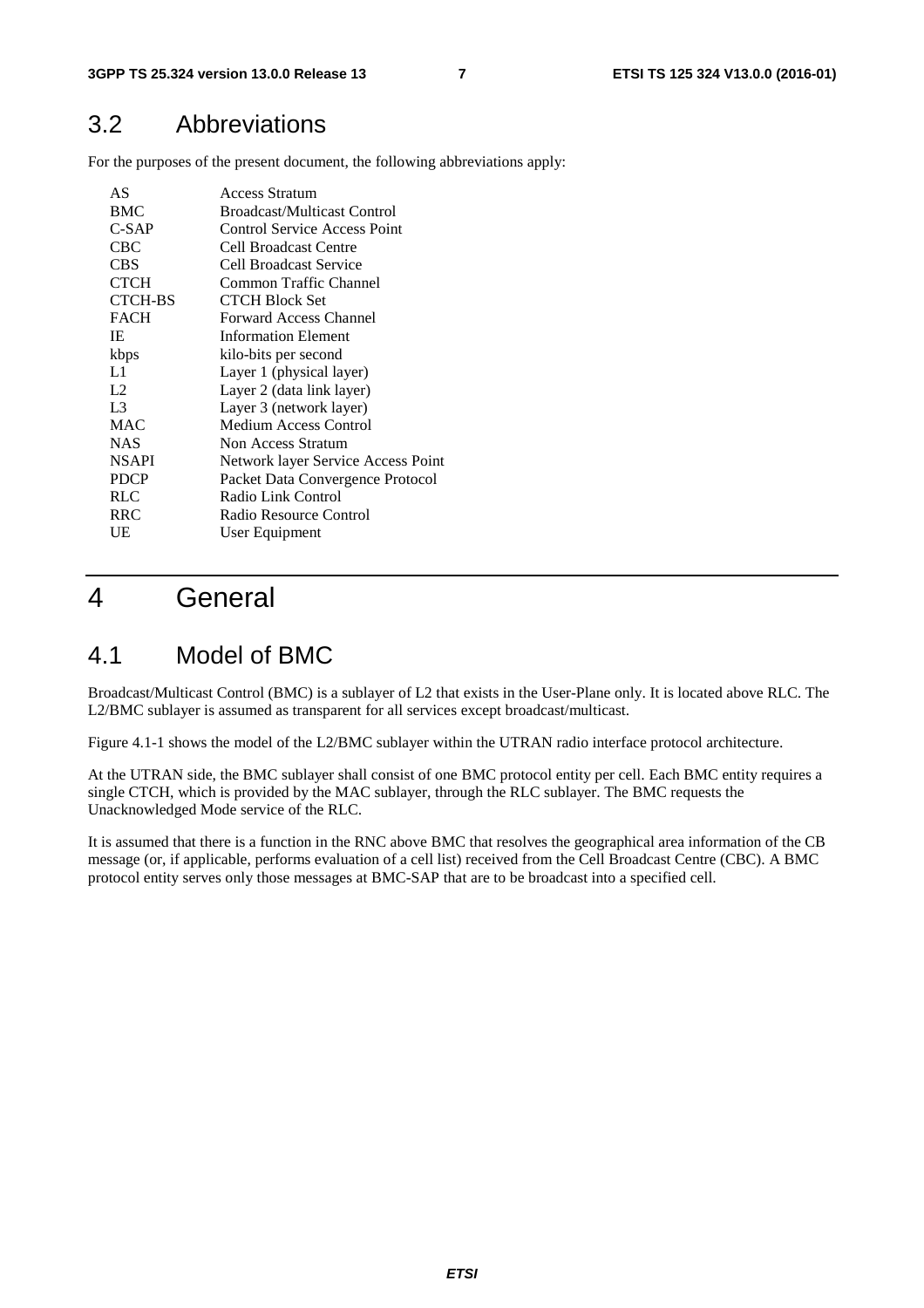

**Figure 4.1-1: BMC protocol model** 

# 5 Functions

The functions are specified in [2]. They are:

- Storage of Cell Broadcast Messages.
- Traffic volume monitoring and radio resource request for CBS.
- Scheduling of BMC messages.
- Transmission of BMC messages to UE.
- Delivery of Cell Broadcast messages to upper layer (NAS).

# 6 Services provided to Upper Layers

The BM-SAP provides a broadcast/multicast transmission service in the user plane on the radio interface for common user data in unacknowledged mode.

The BMC sublayer interacts with other entities as illustrated in figure 1 of chapter 4. The interactions with the upper layer/U-plane and the RRC layer are specified in terms of primitives where the primitives represent the logical exchange of information and control between the BMC sublayer and higher layers. They do not specify or constrain implementations. The (adjacent) layers connect to each other through Service Access Points (SAPs).

Three types of primitives are used for this document, as follows:

- **REQUEST:** 
	- This type is used when a higher layer is requesting a service from a lower layer.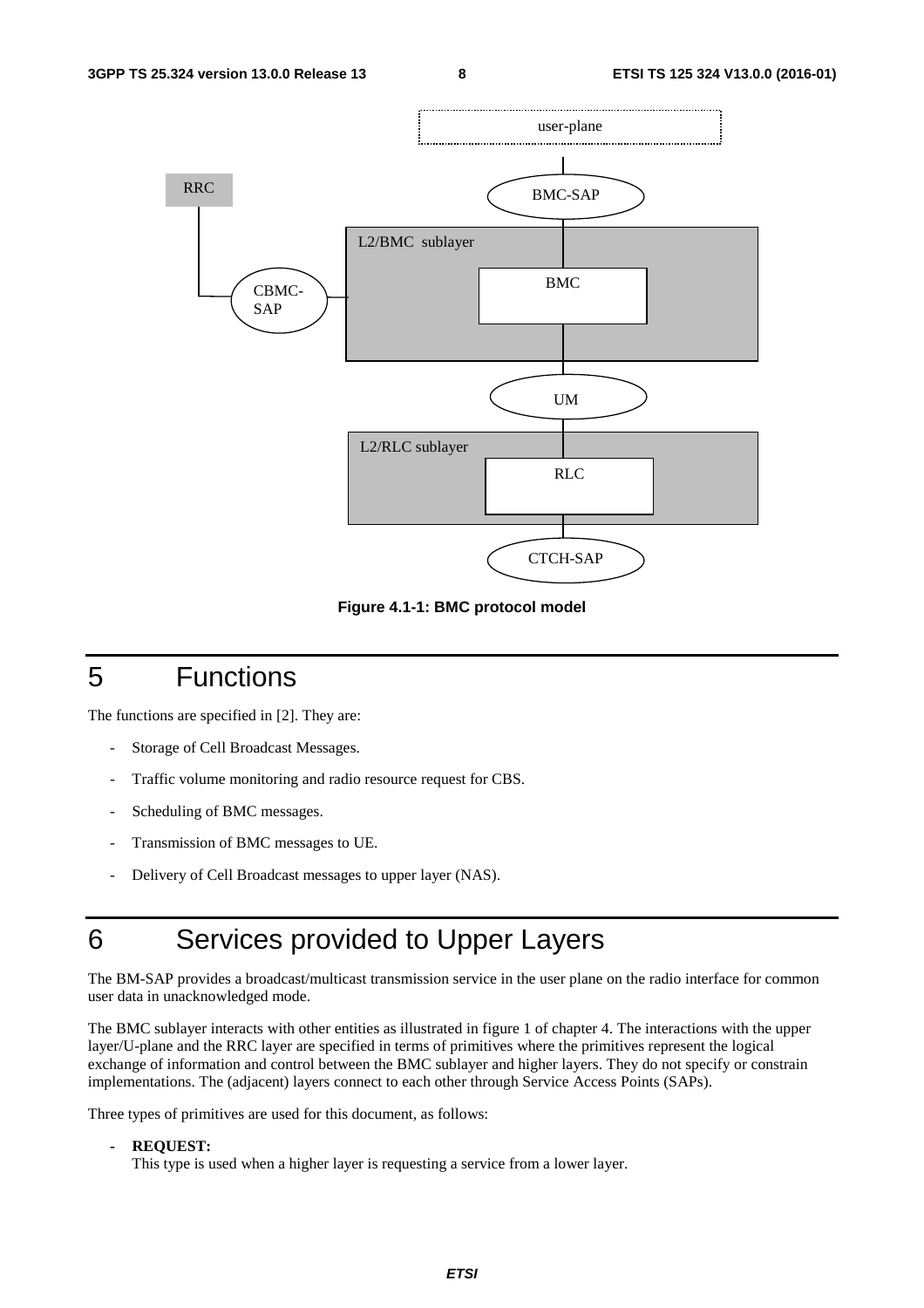#### **- INDICATION:**

This type is used by a lower layer providing a service to notify its higher layer of activities concerning that higher layer.

**- CONFIRM:** 

This type is used by a lower layer providing the requested service to confirm to the higher layer that the activity has been completed.

The primitives defined below are for communications between upper layer and BMC, as well as RRC and BMC in the same protocol stack.

For the BMC sublayer two sets of primitives are defined.

**- Primitives between BMC and upper layer (U-plane):** 

BMC - Generic name - Type: Parameters.

**- Primitives between BMC and the RRC entity:** 

CBMC - Generic name - Type: Parameters.

# 7 Services expected from RLC

The BMC uses the unacknowledged mode service of the RLC sublayer.

See [1] for details.

# 8 Elements for layer-to-layer communication

# 8.1 Service Primitives between RRC and BMC

### 8.1.1 Primitives

The primitives supported at CBMC-SAP between RRC and BMC are shown in Table 8.1.1-1.

| <b>Generic Name</b>  | <b>Parameters</b>     |
|----------------------|-----------------------|
| CBMC-Measurement-IND | CB-Traffic-Volume     |
| CBMC-Rx-IND          | Action, DRX selection |
| CBMC-Config-REQ      | CTCH configuration    |

### 8.1.1.1 CBMC-Measurement-IND

The CBMC-Measurement-IND primitive is used by BMC to indicate the CB traffic volume.

**Primitive Type**: indication.

#### **Parameters:**

CB-Traffic-Volume.

### 8.1.1.2 CBMC-Rx-IND

The CBMC-Rx-IND primitive is used by BMC to indicate to RRC whether CB message reception shall start or stop and indicate when CB messages of interest are arriving in the next CBS schedule period.

**Primitive Type**: indication.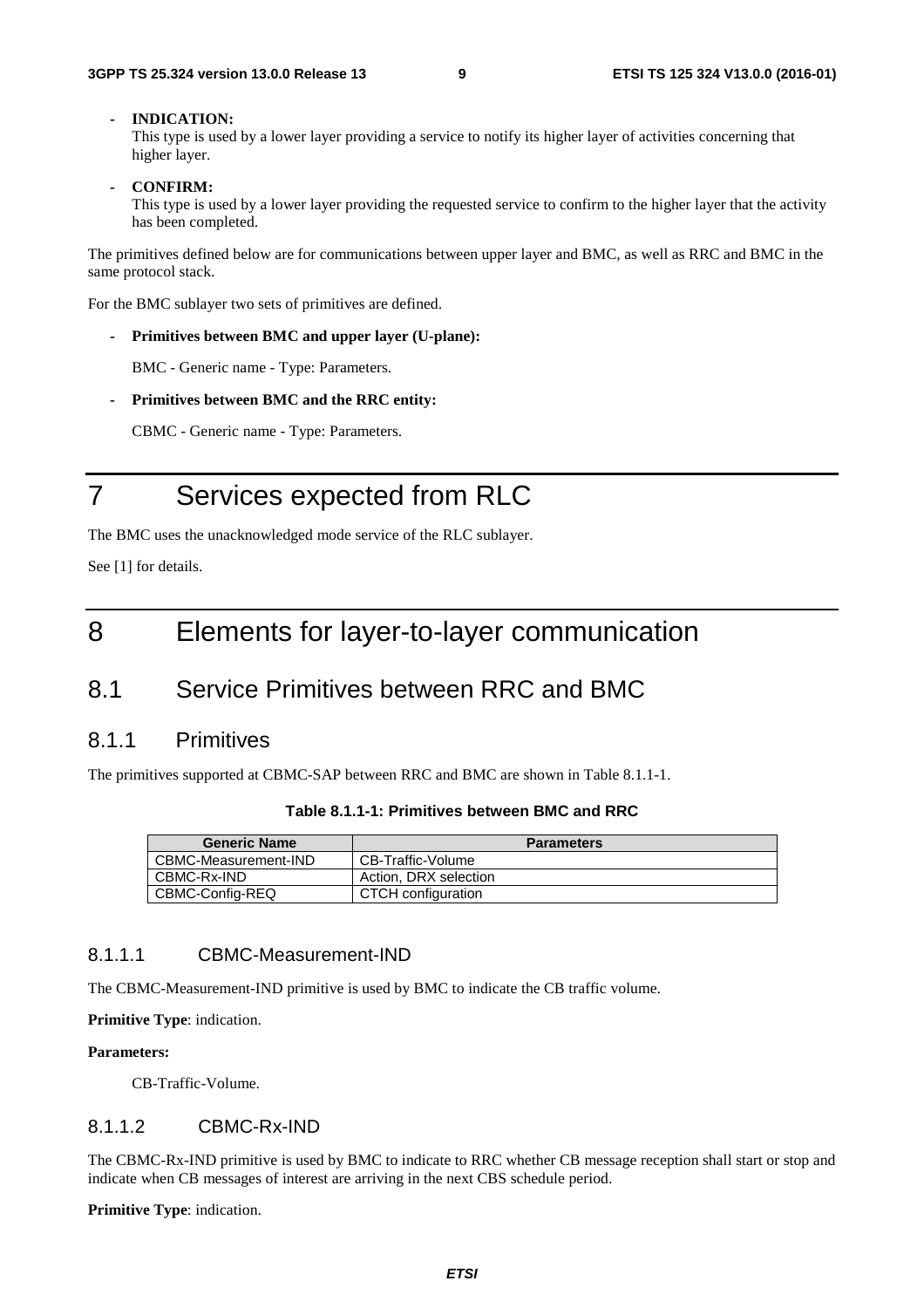#### **Parameters:**

Action.

DRX selection.

### 8.1.1.3 CBMC-Config-REQ

The CBMC-Config-REQ primitive is used by RRC to inform the BMC about the setting of the CTCH configuration.

**Primitive Type**: indication.

#### **Parameters:**

CTCH configuration.

### 8.1.2 Parameters

### 8.1.2.1 CB-Traffic-Volume

Expected CTCH transmission rate [kbps].

Value set: 0,1,..,32.

### 8.1.2.2 Action

Start CBS reception.

Stop CBS reception.

### 8.1.2.3 DRX selection

List of absolute CTCH BS indices which are of interest and which should be received by Layer 1.

### 8.1.2.4 CTCH configuration

Current CTCH-BS index,  $1 \le i \le 256$ .

FACH identification.

Transport Format Set of the allocated FACH (TB size, TBS size, TTI).

Reserved CTCH transmission rate [kbps]: 0,1,..,32.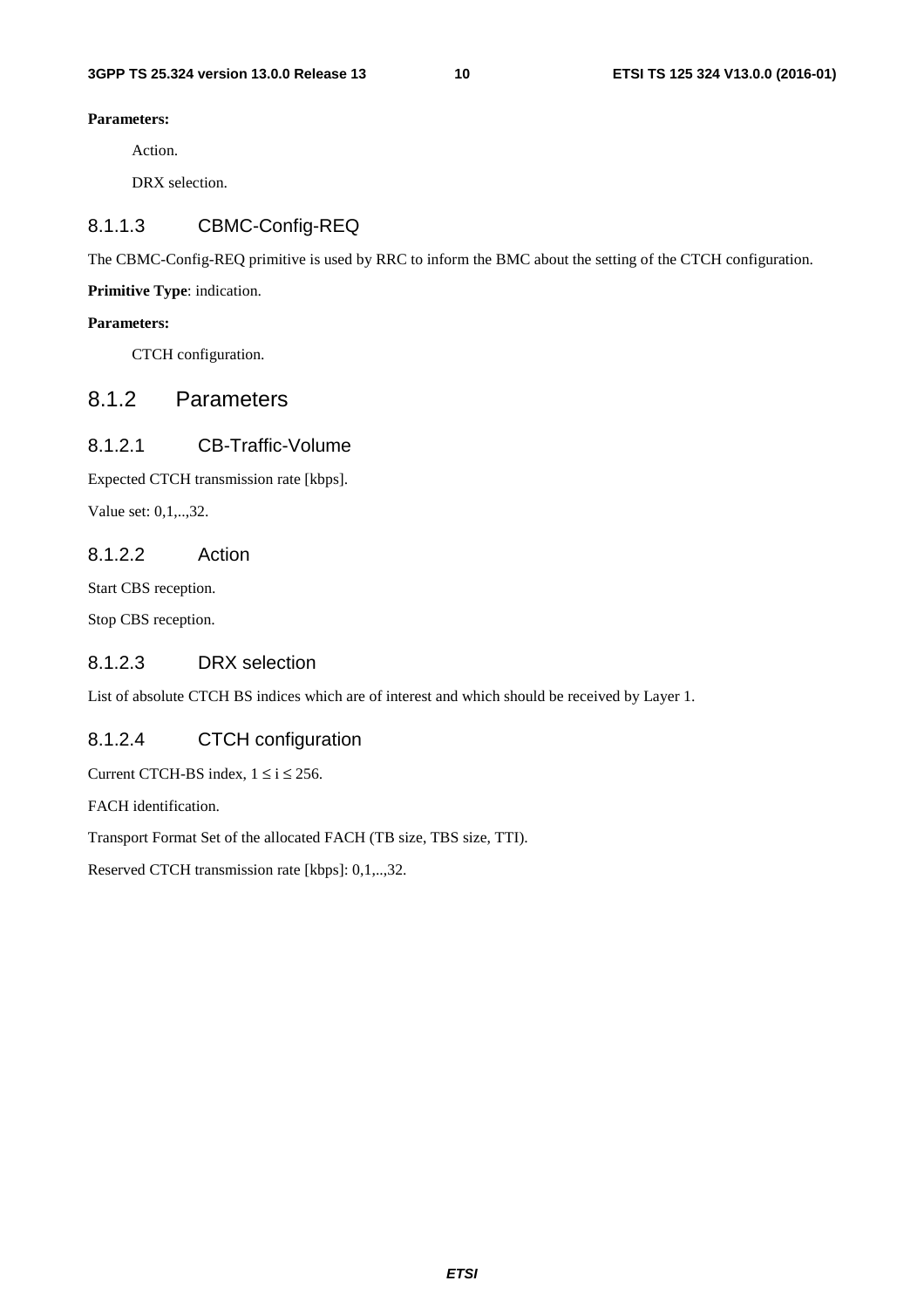# 8.2 Service Primitives between upper layer (U-plane) and BMC

### 8.2.1 Primitives

The primitives supported at BMC-SAP between BMC and upper layer (U-plane) are shown in Table 8.2.1-1.

#### **Table 8.2.1-1: Primitives between BMC and upper layer**

| <b>Generic Name</b>         | <b>Parameters</b>                            |  |  |  |  |
|-----------------------------|----------------------------------------------|--|--|--|--|
| BMC-Data-REQ                | Message-ID,                                  |  |  |  |  |
|                             | [, Old-Serial-Number],                       |  |  |  |  |
|                             | New-Serial-Number.                           |  |  |  |  |
|                             | Data-Coding-Scheme,                          |  |  |  |  |
|                             | CB-Data.                                     |  |  |  |  |
|                             | [Category],                                  |  |  |  |  |
|                             | Repetition-Period,                           |  |  |  |  |
|                             | Number-of-Broadcasts-Requested               |  |  |  |  |
| BMC-Data-IND                | Message-ID,                                  |  |  |  |  |
|                             | Serial-Number,                               |  |  |  |  |
|                             | Data-Coding-Scheme,                          |  |  |  |  |
|                             | CB-Data                                      |  |  |  |  |
| <b>BMC-Data-CNF</b>         | Message-ID,                                  |  |  |  |  |
|                             | Serial-Number                                |  |  |  |  |
| <b>BMC-Congestion-IND</b>   |                                              |  |  |  |  |
| <b>BMC-Normal-IND</b>       |                                              |  |  |  |  |
| <b>BMC-Activation-REQ</b>   | Message-ID (n times)                         |  |  |  |  |
| <b>BMC-Deactivation-REQ</b> | Message-ID (n times)                         |  |  |  |  |
| BMC-DRX-REQ                 | CB-DRX-Schedule-Period, Reserved-CB-Capacity |  |  |  |  |
| <b>BMC-Error-IND</b>        | Cause                                        |  |  |  |  |
| BMC-Data41-REQ              | Transport Layer Message,                     |  |  |  |  |
|                             | <b>Broadcast Address</b>                     |  |  |  |  |
| BMC-Data41-IND              | Transport Layer Message,                     |  |  |  |  |
| BMC-Error41-IND             | Error Type                                   |  |  |  |  |

### 8.2.1.1 Primitives used in relation to UMTS Core Network

### 8.2.1.1.1 BMC-Data-REQ

The BMC-Data-REQ primitive is used by upper layer to request repeated transmission of CB messages.

#### **Primitive Type**: request.

#### **Parameters:**

Message-ID;

[Old-Serial-Number];

New-Serial-Number;

Data-Coding-Scheme;

CB-Data;

[Category];

Repetition-Period;

Number-of-Broadcasts-Requested.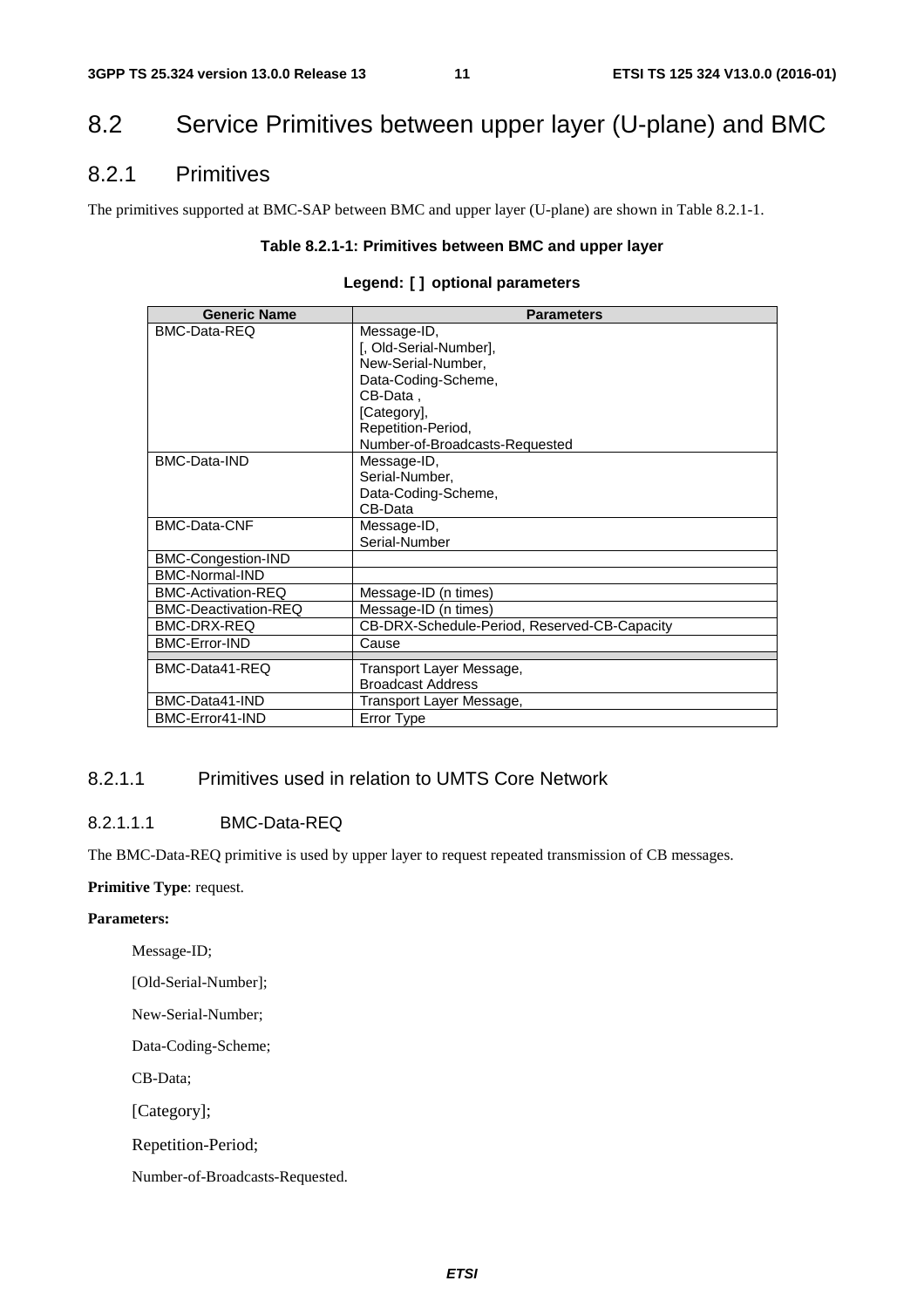### 8.2.1.1.2 BMC-Data-IND

The BMC-Data-IND primitive is used to indicate received CB messages (i.e. CB Data) to upper layer.

### **Primitive Type**: indication.

### **Parameters:**

 Message-ID; Serial-Number; Data-Coding-Scheme; CB-Data.

### 8.2.1.1.3 BMC-Data-CNF

The BMC-Data-CNF primitive is used to indicate the complete broadcast of CB messages.

### **Primitive Type**: confirmation.

### **Parameters:**

Message-ID.

Serial-Number.

### 8.2.1.1.4 BMC-Congestion-IND

The BMC-Congestion-IND primitive is used to indicate to upper layer (BM-IWF) that the BMC entity is congested.

**Primitive Type**: indication.

**Parameters:** None.

### 8.2.1.1.5 BMC-Normal-IND

The BMC-Normal-IND primitive is used to indicate to upper layer (BM-IWF) that the BMC has recovered from a congestion situation and is operating normal.

**Primitive Type**: indication.

**Parameters:** None.

### 8.2.1.1.6 BMC-Activation-REQ

The BMC-Activation-REQ primitive is used to request CB message reception and to notify which CB messages are of interest and shall be delivered to the upper layer.

#### **Primitive Type**: request.

#### **Parameters:**

Message-ID (n times).

### 8.2.1.1.7 BMC-Deactivation-REQ

The BMC-Deactivation-REQ primitive is used to request stop of reception of listed CB messages. If no more CB messages are to be received, CB message reception shall stop.

**Primitive Type**: request.

#### **Parameters:**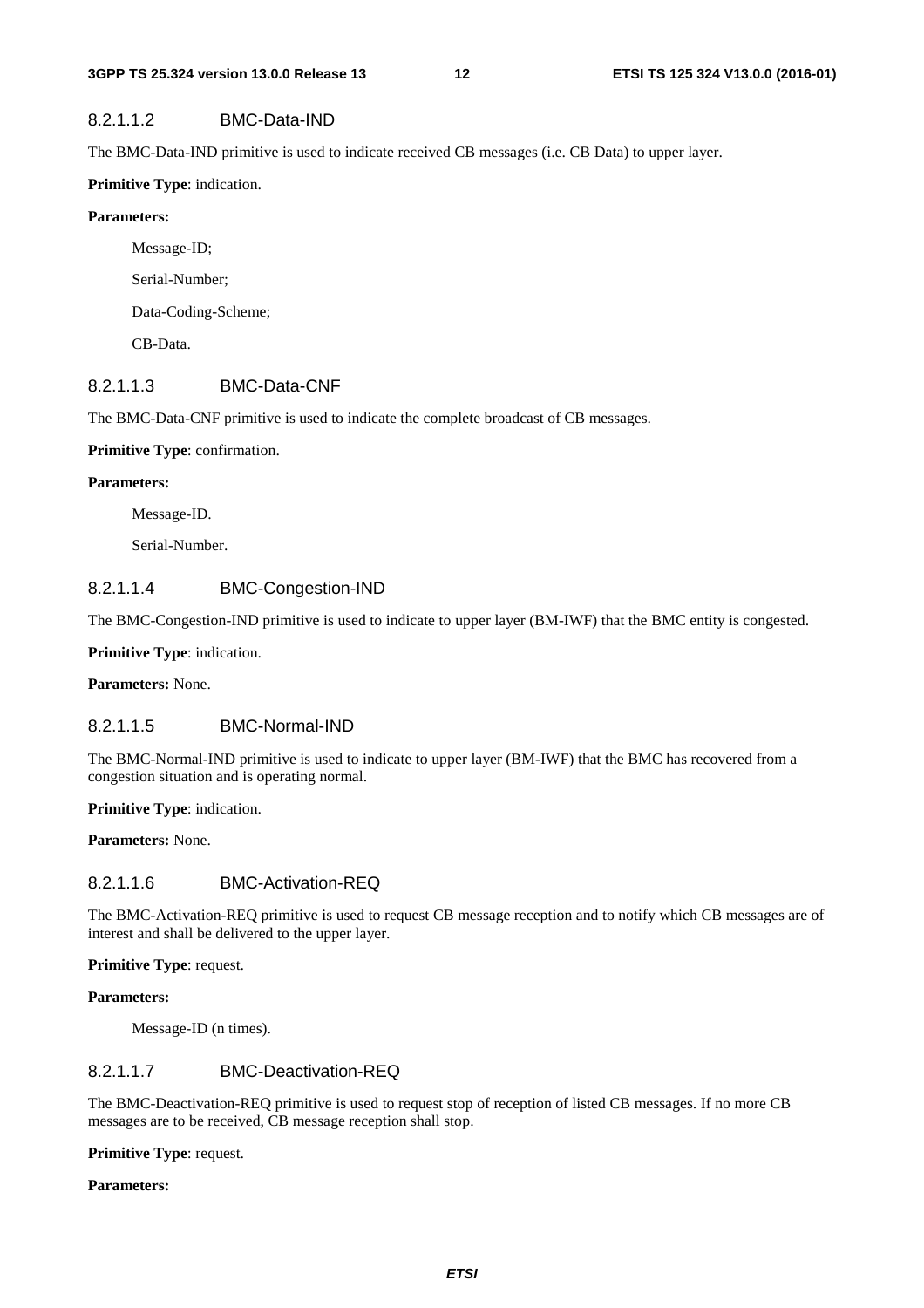Message-ID (n times).

#### 8.2.1.1.8 BMC-DRX-REQ

The BMC-DRX-REQ primitive is used to command CBS discontinuous reception (CB DRX).

NOTE: In UMTS, a Set DRX procedure is not requested for the CBC in TS 23.041. It is left to an O&M system to provide such a function or not.

#### **Primitive Type**: request.

#### **Parameters:**

CB-DRX-Schedule-Period.

Reserved-CB-Capacity.

#### 8.2.1.1.9 BMC-Error-IND

The BMC-Error-IND primitive is used to indicate unsuccessful operations of the BMC entity requested.

#### **Primitive Type**: indication.

#### **Parameters:**

Cause.

### 8.2.1.2 Primitives used for ANSI-41 Core Network

### 8.2.1.2.1 BMC-Data41-RFQ

The BMC-Data41-REQ primitive is used by upper layer (Transport Layer) to request repeated transmission of CBS messages if the source is ANSI-41 core network.

#### **Primitive Type**: request.

#### **Parameters:**

Transport Layer Message.

Broadcast Address.

### 8.2.1.2.2 BMC-Data41-IND

The BMC-Data-IND primitive is used to indicate received CB messages to upper layer (Transport Layer) if the source is ANSI-41 core network.

#### **Primitive Type**: indication.

#### **Parameters:**

Transport Layer Message.

Broadcast Address.

#### 8.2.1.2.3 BMC-Error41-IND

The BMC-Error-IND primitive is used to report BMC Layer Error to the upper layer (Transport Layer) if the source is ANSI-41 core network.

**Primitive Type**: indication.

#### **Parameters:**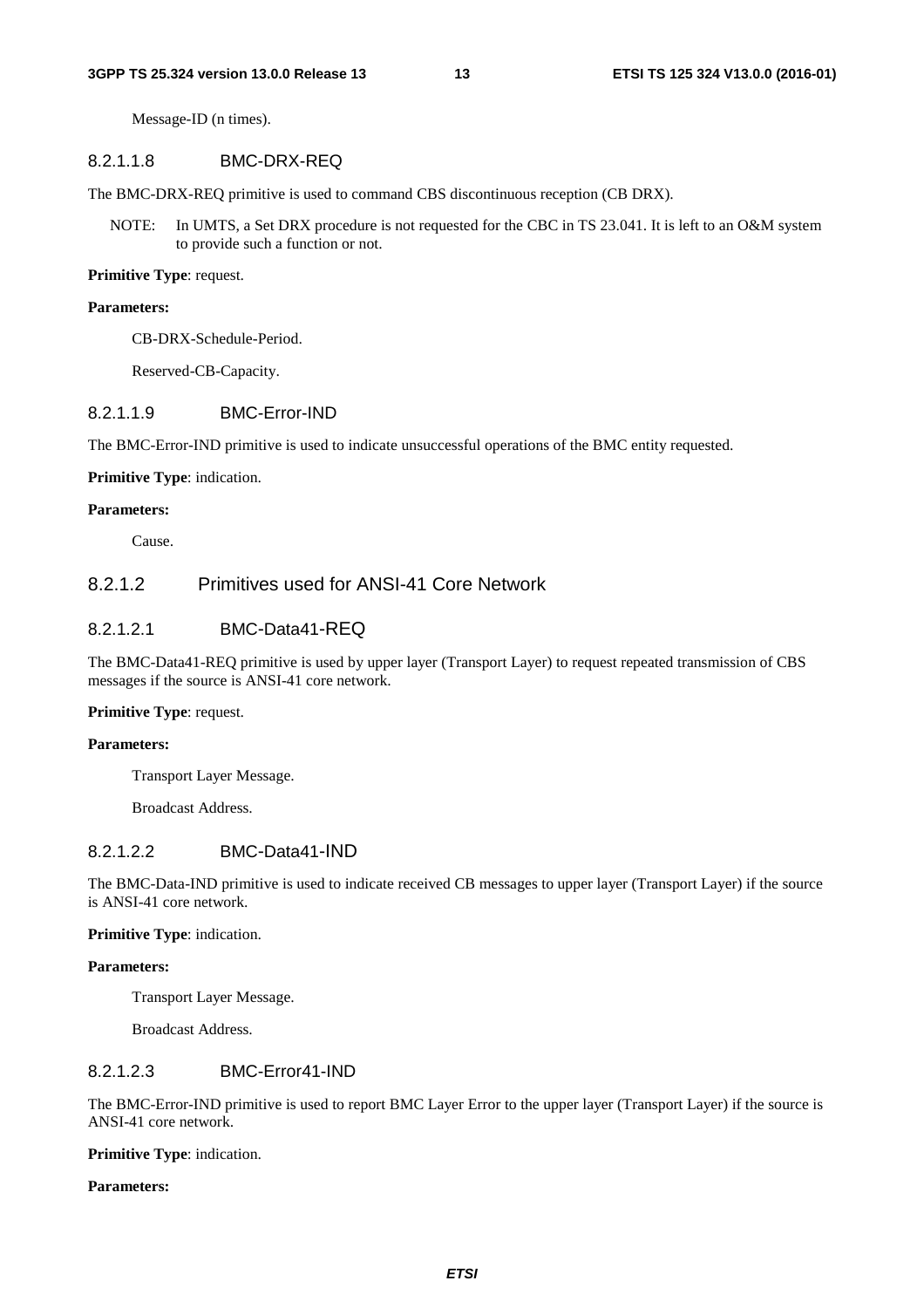Error Type.

### 8.2.2 Parameters

### 8.2.2.1 Message-ID

Part of the CB message identification describing the source and type of a CB message. This parameter is described in [3].

### 8.2.2.2 Serial Number

Part of the CB message identification describing variants of a CB message. This parameter is described in [3].

### 8.2.2.3 Data-Coding-Scheme

Data coding scheme applied to the CB information. This parameter is described in [4] and [3].

### 8.2.2.4 CB-Data

CB information to be broadcast.

NOTE: The relation to GSM CBS pages can be found in [6] or [3].

### 8.2.2.5 Category

Indicates the category (priority) of the CB message.

Values:

HIGH (CB message is to be broadcast at the earliest opportunity in the reserved CB capacity of the current CB DRX schedule period).

NORMAL (default, CB messages to be broadcast according to the associated repetition period).

BACKGROUND (CB message to be broadcast in the CB capacity not occupied by HIGH or NORMAL CB messages within a CB DRX schedule period).

This parameter is described in [3].

### 8.2.2.6 Repetition-Period

Indicates the period of time after which broadcast of the CB message should be repeated. This parameter is described in [3].

NOTE: For GSM, the repetition period is a multiple of 1.883 seconds (cf. [3]).

### 8.2.2.7 Number-of-Broadcasts-Requested

Number of times a CB message is to be broadcast.

Values:<br>0 indefinitely.

n,  $1 \le n \le 65535$  finite number of times to be broadcast.

This parameter is described in [3].

### 8.2.2.8 CB-DRX-Schedule-Period

Indication of the CB DRX schedule period length.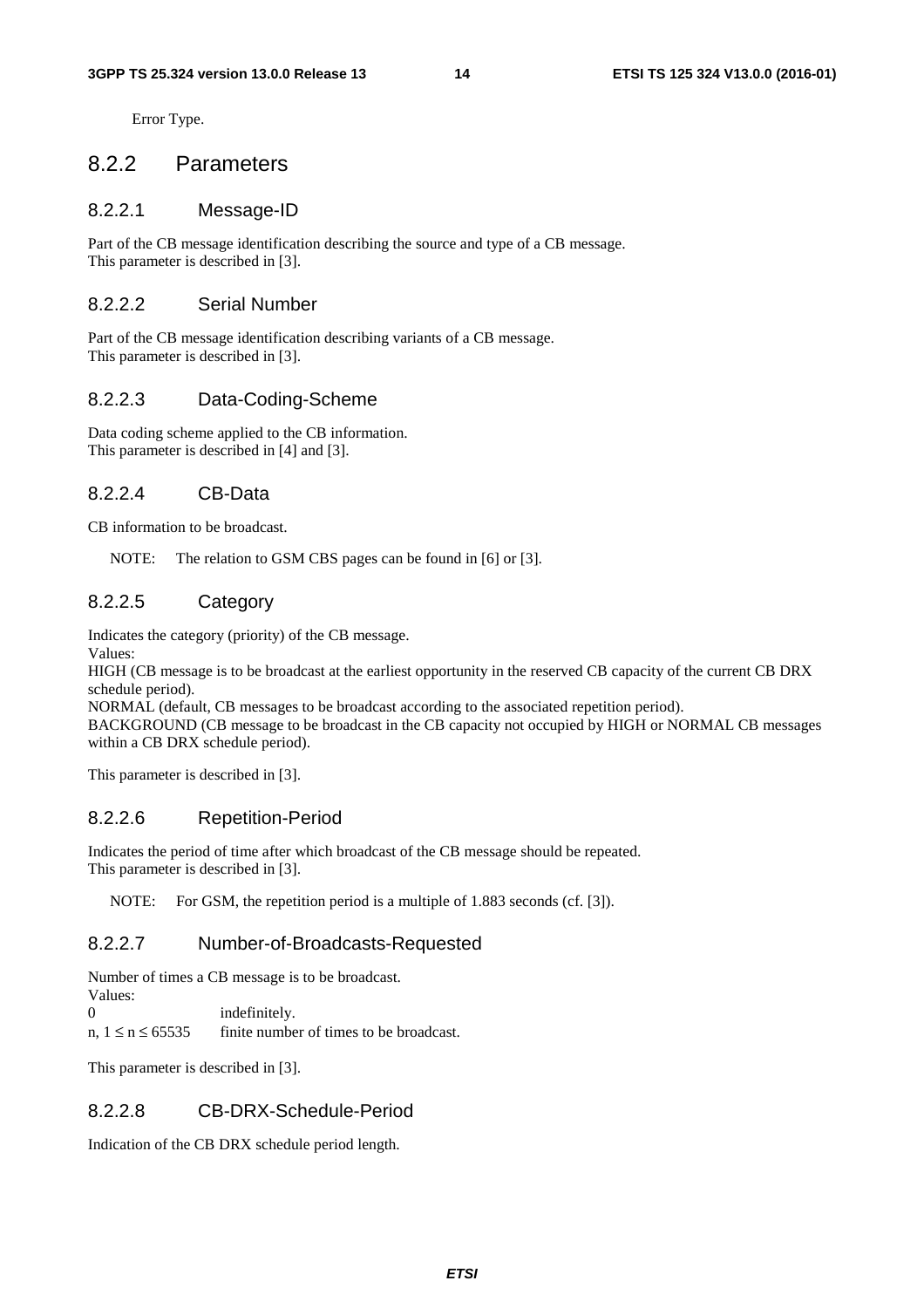### 8.2.2.9 Reserved-CB-Capacity

Indicates the capacity reserved for CB messages with Category = HIGH or new CB messages.

#### 8.2.2.10 Cause

CB message already stored.

Old CB message not stored.

#### 8.2.2.11 Transport Layer Message

This parameter is described in [8].

### 8.2.2.12 Broadcast Address

This parameter is described in [8].

#### 8.2.2.13 Error Type

The error codes shall be SMS\_CauseCode values as defined in the SMS\_CauseCode Table in [7].

# 9 Procedures

## 9.1 BMC Message Broadcast



**Figure 9.1-1: Procedure for broadcast of BMC messages** 

This procedure is used for broadcasting BMC messages from the network to UEs in a cell. A UE supporting Cell Broadcast Service (CBS) shall be capable to receive BMC messages in the Idle mode and in CELL\_PCH and URA\_PCH RRC-states of Connected mode.

Three types of BMC messages are identified: CBS Message, CBS41 Message and Schedule Message.

# 9.2 Generation of Schedule message

NOTE: Principles and examples are described in [6].

This procedure calculates the CBS schedule periods and assigns BMC messages (i.e. CBS Messages, CBS41 Messages and Schedule Messages) to the CBS schedule periods and gives an indication which of the CTCH Block Sets containing a part of or a complete BMC messages has the status "new".

NOTE: The concatenation function of RLC shall not be applied. RLC Length Indicators shall not be concatenated with RLC SDUs they do not refer to.

Algorithms used for scheduling are implementation dependent and thus do not need to be specified. Some parameters may be set by CBC or O&M system.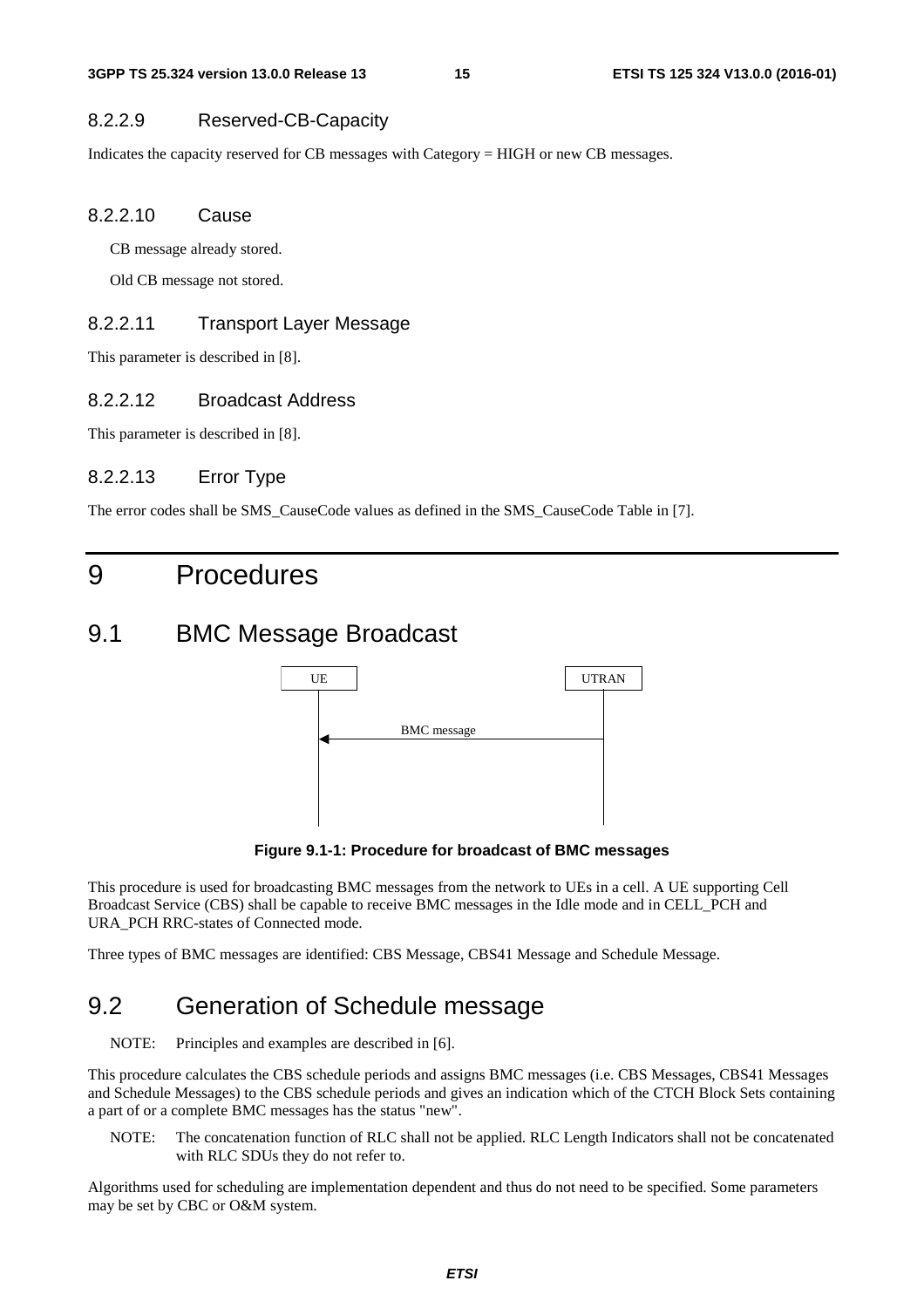CTCH Block Sets are indicated in a New Message Bitmap IE of BMC Schedule Message as new (bit position of a CTCH Block Set is set to value "1") when one of the following conditions is met:

The CTCH Block Set contains part of or a complete BMC message which

was either not sent during the previous CBS schedule period,

or sent unscheduled during the preceding CBS schedule period;

or, the CTCH Block Set is indicated as of free usage, reading advised,

- or it contains the Schedule Message partly or complete of the following CBS schedule period,
- or it contains a CBS41 Message partly or complete.

Other BMC messages sent in the same CBS schedule messages are indicated as "old" (bit position of CTCH Block Set containing this message partly or complete is set to value 0).

The indication "new" is set both for the first transmission of a BMC message in the CBS schedule period or a repetition of it within the CBS schedule period. For CBS41 Messages, repetition is not specified.

The input parameters of the scheduling procedure are set by CBC or RRC or by the O&M system for the BMC.

The CBC input parameters are:

 CB messages (i.e. BMC SDUs), Message Identifier per CB message, Serial Number per CB message, CB repetition period per CB message, Number of Broadcast Requested per CB message.

The RRC input parameters are:

 Sizes of CTCH Block Sets, Timing of CTCH Block Set sequence.

The O&M (BMC) input parameters are:

 DRX Schedule Period (cell related parameter) requested optionally, Reserved CB Capacity (cell related parameter) requested optionally.

# 9.3 Traffic volume measurement

The BMC entity on the network side predicts periodically the expected amount of CBS traffic volume (unit: kbps) that is needed for transmission of CB messages currently and indicates this to RRC.

The algorithms used for traffic volume prediction are implementation dependent and thus do not need to be specified. Some parameters may be set by O&M system. The algorithms depend on the chosen algorithms for CB message scheduling (cf. subclause 9.2).

# 9.4 BMC message reception

The BMC entity on the UE side evaluates received BMC Schedule Messages and takes decisions which BMC messages should be received. The reception of a BMC message is indicated to RRC if the CTCH Block Sets carrying this BMC message are indicated as new. If the upper layer has requested reception of individual CB messages when in status "old", the reception of these BMC messages are also indicated to RRC.

If not otherwise requested by upper layers, only those CB messages received in BMC CBS Messages should be delivered to upper layers for which the Serial Number associated with the CB message has changed. This implies that the BMC has to store the last received Serial Number of each CB message activated by upper layers.

Every CBS41 Message received by BMC shall be delivered to upper layer.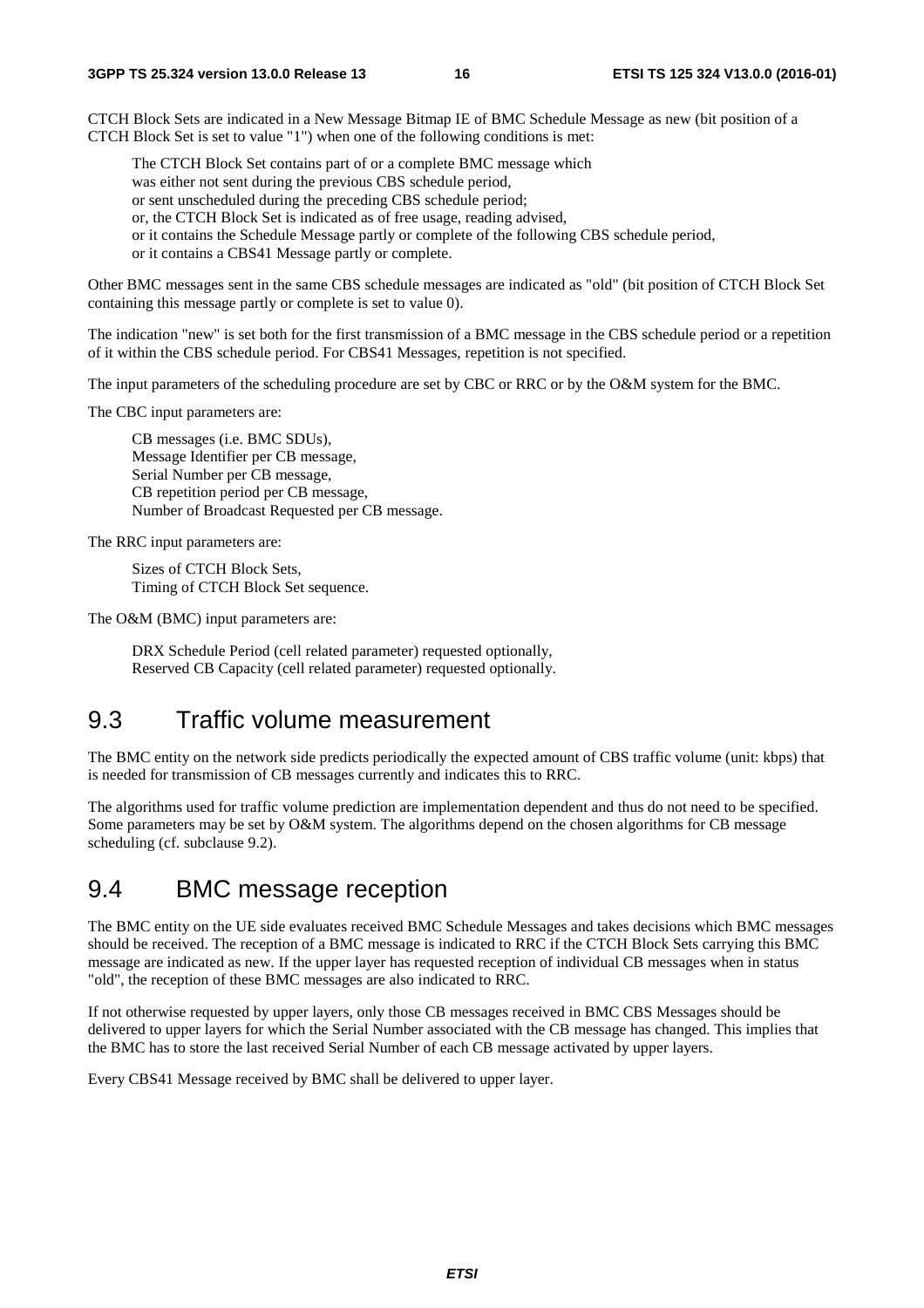# 10 BMC Messages

# 10.1 General

A BMC message is equivalent with a BMC PDU. There are three types of BMC messages defined, CBS messages and CBS41 messages, which carry cell broadcast data from higher layer, and *Schedule messages*, which provide information for support of Discontinuous Reception (DRX) of cell broadcast data at the UE.

BMC messages and information elements are specified using the tabular format methodology as specified in TR 25.921, and additional text is describing the encoding.

NOTE: Only IEs marked as MP or CV in the "Need" column exist, with the exception of the IE "BMC Schedule Message Extension" of the BMC Schedule Message (see subclause 10.3).

BMC messages (i.e. BMC PDUs) specified by tabular format consist of an ordered sequence IE1,..,IEn of information element fields.

The octet string of a BMC message is defined as the concatenation of the octets of the IEs maintaining the sequence order. The bits within an octet are numbered 0 to 7; bit 0 is the least significant bit and is transmitted first. The octets are transmitted in order of increasing octet number, i.e. starting with octet 1. This means that bit 0 of octet 1 is transmitted as the first (leftmost) bit in the Data field of the UMD PDU [1].

The UE shall ignore any unrecognised bits at the end of a BMC message.

NOTE: Although not explicitly stated as a requirement in release '99, 4 and 5 specifications it is assumed that release '99, 4, 5 UEs will also ignore any unrecognised bits at the end of a BMC message.

# 10.2 BMC CBS Message

The CBS Message carries the cell broadcast data and the address information if the address information is based on GSM CBS.

RLC-SAP: UM;

Logical channel: CTCH;

Direction: UTRAN  $\rightarrow$  UE.

| <b>Information Element</b> | <b>Need</b> | Multi | Type and<br>reference | <b>Semantics description</b> |
|----------------------------|-------------|-------|-----------------------|------------------------------|
| Message Type               | MP          |       | Sec. 11.1             |                              |
| Message ID                 | MP          |       | Sec. 11.2             |                              |
| <b>Serial Number</b>       | MP          |       | Sec. 11.3             |                              |
| Data Coding Scheme         | MP          |       | Sec. 11.4             |                              |
| CB Data                    | MP          |       | Sec. 11.5             |                              |

#### **Table 10.2-1: CBS Message**

# 10.3 BMC Schedule Message

The BMC Schedule Message describes for the succeeding CBS schedule period the time locations for each CBS Message and the location of the Schedule Message of the following CBS schedule period. The UE is not required to start receiving a CBS Schedule Period earlier than 100ms after UE has received the complete BMC Schedule message.

#### RLC-SAP: UM.

Logical channel: CTCH.

Direction: UTRAN  $\rightarrow$  UE.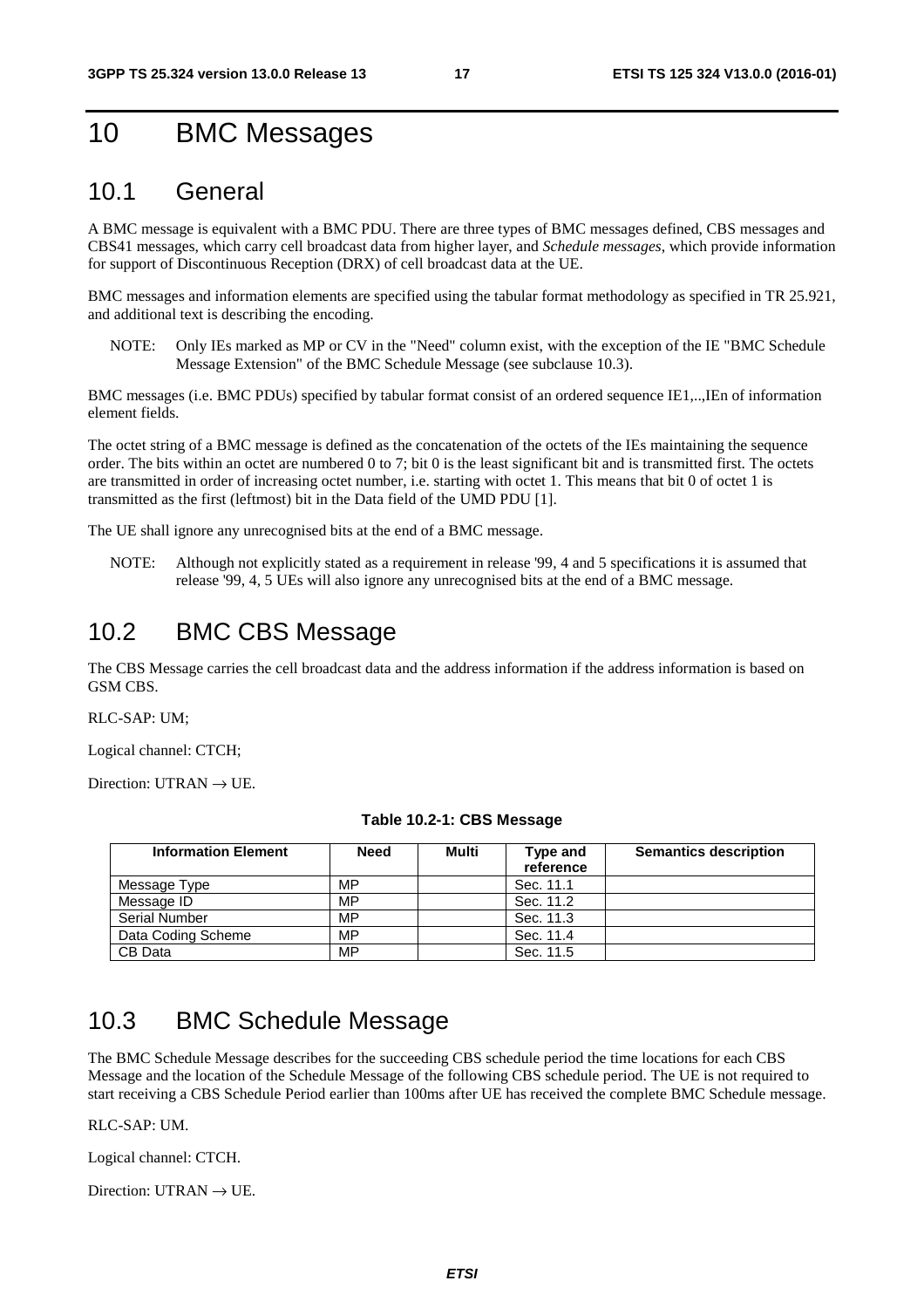| <b>Information Element</b>               | <b>Need</b> | Multi                                                                 | Type and<br>reference | <b>Semantics description</b>                                                                                                                                                                                                                                                                                                                                                                                                                                                                         | <b>Version</b> |
|------------------------------------------|-------------|-----------------------------------------------------------------------|-----------------------|------------------------------------------------------------------------------------------------------------------------------------------------------------------------------------------------------------------------------------------------------------------------------------------------------------------------------------------------------------------------------------------------------------------------------------------------------------------------------------------------------|----------------|
| Message Type                             | MP          |                                                                       | Sec. 11.1             |                                                                                                                                                                                                                                                                                                                                                                                                                                                                                                      |                |
| Offset to Begin CTCH BS index            | MP          |                                                                       | Sec. 11.6             |                                                                                                                                                                                                                                                                                                                                                                                                                                                                                                      |                |
| Length of CBS Scheduling<br>Period       | <b>MP</b>   |                                                                       | Sec. 11.7             |                                                                                                                                                                                                                                                                                                                                                                                                                                                                                                      |                |
| New Message Bitmap                       | <b>MP</b>   |                                                                       | Sec. 11.8             |                                                                                                                                                                                                                                                                                                                                                                                                                                                                                                      |                |
| <b>Message Description</b>               | MP          | $1$ to<br><length of<br="">CBS<br/>Scheduling<br/>Period&gt;</length> | Sec. 11.9             | Message Description IE is<br>included for each new<br>message (1 in the New<br>message bitmap) as well as<br>for each old message (0 in the<br>New message bitmap). The i-<br>th Message Description IE<br>refers to the i-th bit in the New<br>Message Bitmap IE.<br>The multiplicity for the IE<br>"Message Description" does<br>not require an additional length<br>indication in the encoded<br>message. The multiplicity shall<br>be derived from the IE "Length"<br>of CBS Scheduling Period". |                |
| <b>BMC Schedule Message</b><br>Extension | OP          |                                                                       | Sec 11.12             |                                                                                                                                                                                                                                                                                                                                                                                                                                                                                                      | REL-6          |

|  |  |  | Table 10. 3-1: Schedule Message |  |
|--|--|--|---------------------------------|--|
|--|--|--|---------------------------------|--|

The IE "BMC Schedule Message Extension" is optional. There is no explicit mechanism to indicate the presence of this IE in the BMC Schedule Message.

# 10.4 BMC CBS41 Message

The CBS41 Message carries the cell broadcast data and the address information if the address information is based on ANSI-41 CBS.

RLC-SAP: UM.

Logical channel: CTCH.

Direction: UTRAN  $\rightarrow$  UE.

| <b>Information Element</b> | Need | Multi | Type and<br>reference | <b>Semantics description</b> |
|----------------------------|------|-------|-----------------------|------------------------------|
| Message Type               | MP   |       | Sec. 11.1             |                              |
| <b>Broadcast Address</b>   | MP   |       | Sec. 11.10            |                              |
| CB Data41                  | МP   |       | Sec. 11.11            |                              |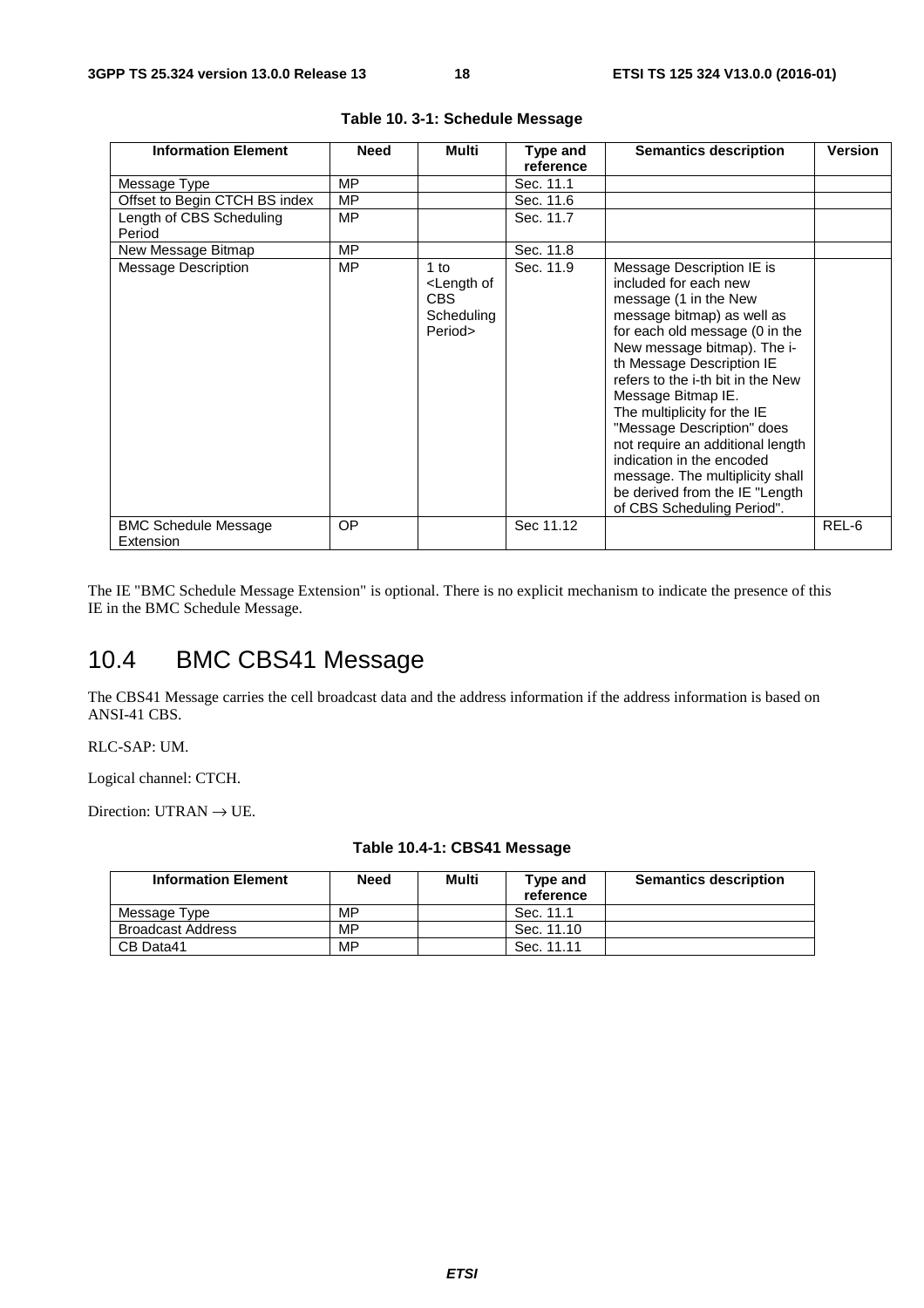# 11 Information Elements

# 11.1 Message Type

### **Table 11.1-1: Message Type IE**

| <b>IE/Group name</b> | Need | Multi | <b>Type and reference</b>           | <b>Semantics description</b>                                                                                          |
|----------------------|------|-------|-------------------------------------|-----------------------------------------------------------------------------------------------------------------------|
| Message Type         | MP   |       | Enumerated $(0255)$<br>Table 11.1-2 | This IE is coded as the<br>binary representation of the<br>Message Type. This IE is<br>mapped onto a single<br>octet. |

#### Coding of Message Type

### **Table 11.1-2: Coding of Message Type IE**

|            | CBS Message                                                                                          |
|------------|------------------------------------------------------------------------------------------------------|
| $\sqrt{2}$ | <b>Schedule Message</b>                                                                              |
| 3          | CBS41 Message                                                                                        |
| 0, 4 255   | Reserved for future use (PDUs with this coding<br>will be discarded by this version of the protocol) |

# 11.2 Message ID

### **Table 11.2-1: Message ID IE**

| <b>IE/Group name</b> | <b>Need</b> | Multi | Type and reference | <b>Semantics description</b> |
|----------------------|-------------|-------|--------------------|------------------------------|
| Message ID           | MP          |       | Octet string (2)   | Identification of source and |
|                      |             |       |                    | type of CBS message.         |
|                      |             |       |                    | The first octet contains     |
|                      |             |       |                    | octet 1 of the equivalent IE |
|                      |             |       |                    | defined in and encoded       |
|                      |             |       |                    | according to [3] and so on.  |

# 11.3 Serial Number

### **Table 11.3-1: Serial Number IE**

| <b>IE/Group Name</b> | <b>Need</b> | Multi | Type and reference | <b>Semantics description</b>                                                                                                                                                                                                  |
|----------------------|-------------|-------|--------------------|-------------------------------------------------------------------------------------------------------------------------------------------------------------------------------------------------------------------------------|
| <b>Serial Number</b> | MP          |       | Octet string (2)   | Identification of variations<br>of a CBS message (part of<br>the overall CBS message<br>identification).<br>The first octet contains<br>octet 1 of the equivalent IE<br>defined in and encoded<br>according to [3] and so on. |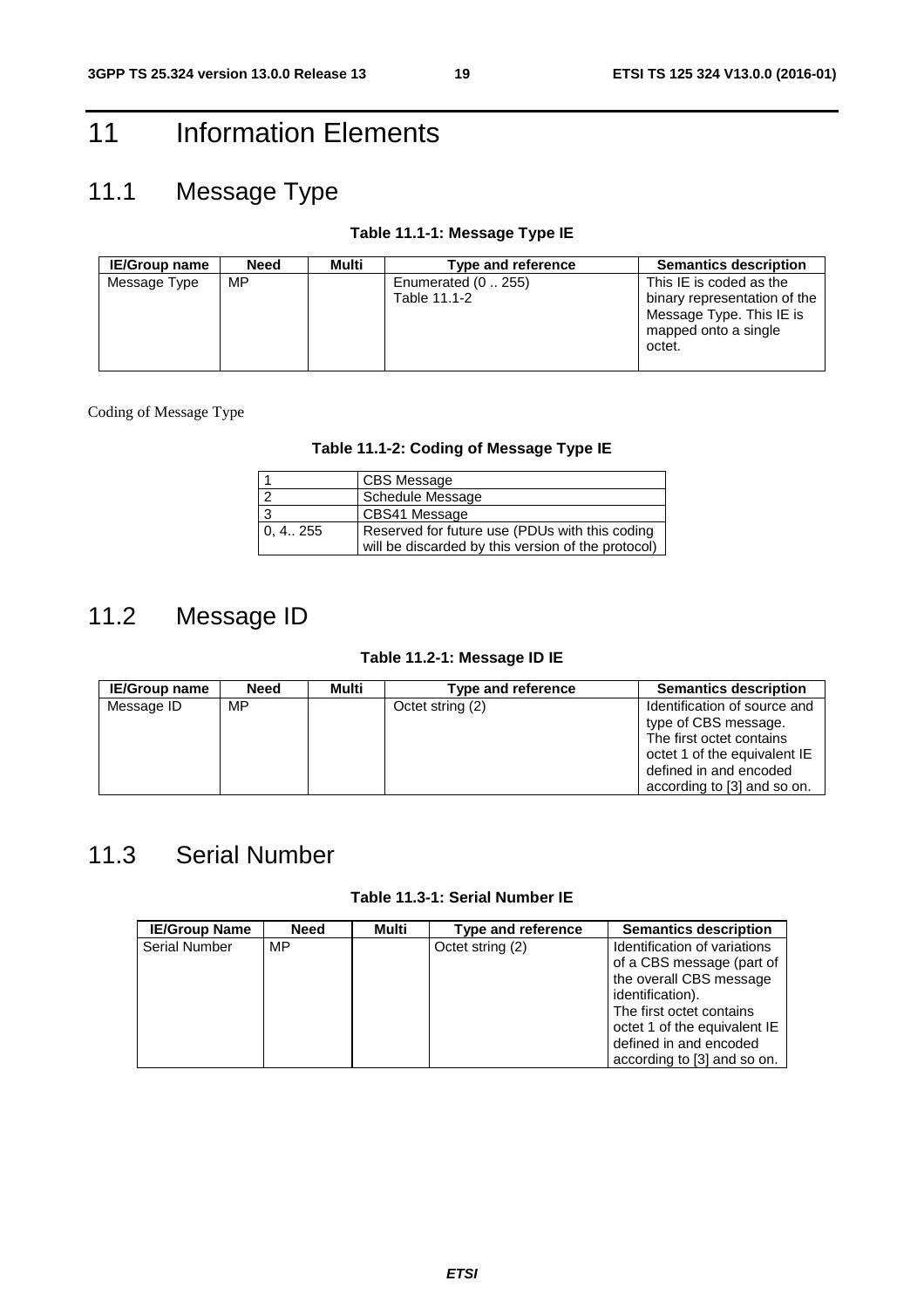# 11.4 Data Coding Scheme

**Table 11.4-1: Data Coding Scheme IE** 

| <b>IE/Group name</b> | Need | Multi | Type and reference | <b>Semantics description</b>                                                                               |
|----------------------|------|-------|--------------------|------------------------------------------------------------------------------------------------------------|
| Data Coding Scheme   | MP   |       | Bitstring(8)       | Identification of the alphabet/coding<br>and the language applied.<br>This IE is encoded according to [4]. |

# 11.5 CB Data

**Table 11.5-1: CB Data IE** 

| <b>IE/Group name</b> | <b>Need</b> | Multi | Type and reference             | <b>Semantics description</b>                                                                                                                                                                                                  |
|----------------------|-------------|-------|--------------------------------|-------------------------------------------------------------------------------------------------------------------------------------------------------------------------------------------------------------------------------|
| CB Data              | MP.         |       | Octet string (N)<br>$N \geq 1$ | Content of CBS message. The first<br>octet contains octet 1 of the<br>equivalent IE defined in and encoded<br>according to [4] and so on.<br>NOTE: This IE contains the CB<br>Data as received in the<br>SABP with the length |
|                      |             |       |                                | indicator of the PER<br>aligned bit string as<br>received on SABP being<br>removed.                                                                                                                                           |

NOTE: The number N is less than or equal to 1246 octets if a GSM CBS message is broadcast.

# 11.6 Offset to Begin CTCH Block Set Index

| <b>IE/Group name</b>          | <b>Need</b> | Multi | Type and<br>reference | <b>Semantics description</b>                                                                                                                                                                                                                                                                                                                  |
|-------------------------------|-------------|-------|-----------------------|-----------------------------------------------------------------------------------------------------------------------------------------------------------------------------------------------------------------------------------------------------------------------------------------------------------------------------------------------|
| Offset to Begin CTCH BS Index | MP          |       | Integer<br>(1255)     | Pointer to the first CTCH<br>BS of the next CBS<br>Schedule Period relative to<br>the CTCH BS index of the<br>first part of the current<br><b>BMC Schedule Message.</b><br>This IE is coded as the<br>binary representation of the<br>Offset to Begin CTCH BS<br>Index. This IE is mapped<br>onto a single octet.<br>The value 0 is reserved. |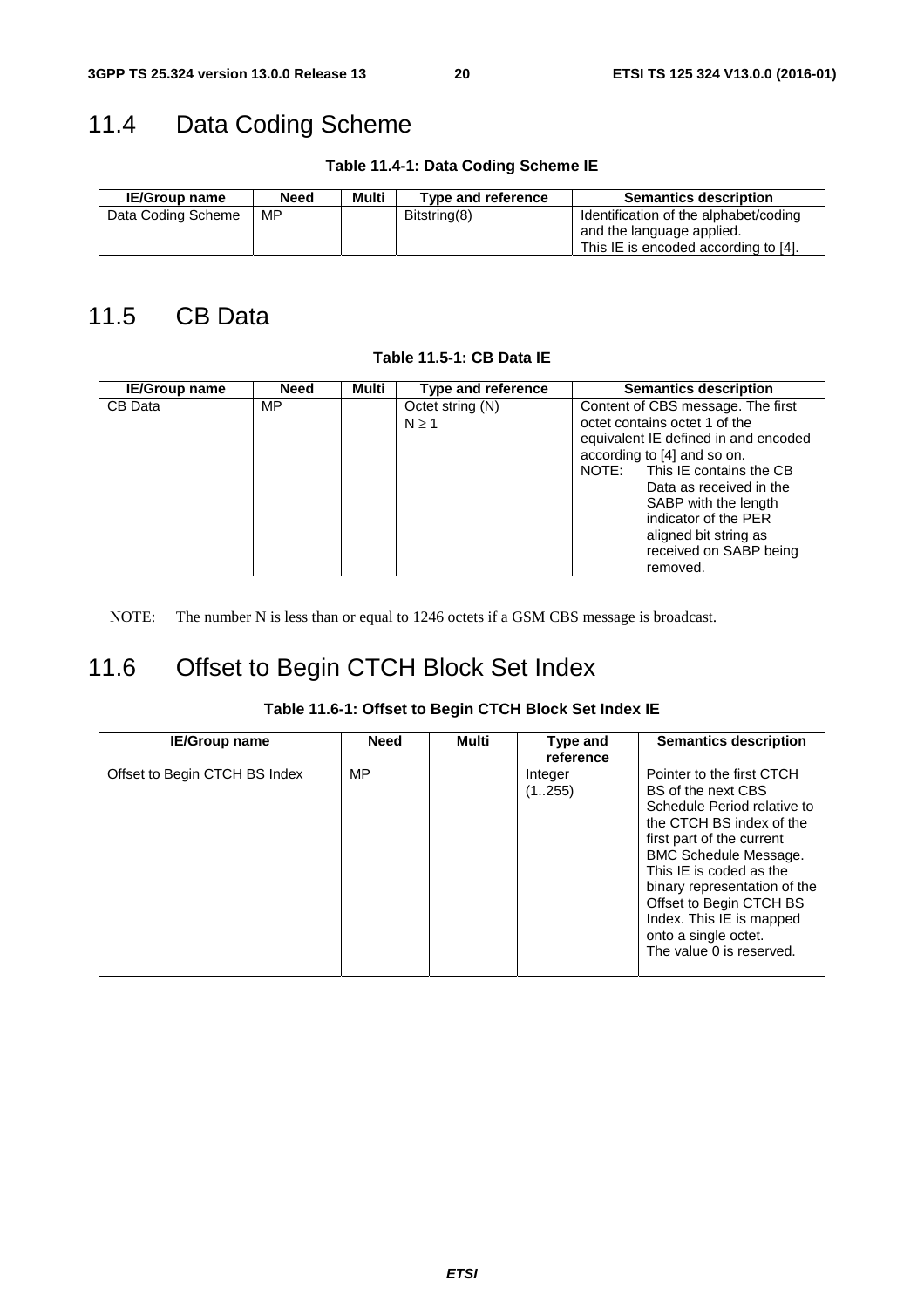# 11.7 Length of CBS Schedule Period

**Table 11.7-1: Length of CBS Schedule Period IE** 

| Type and<br>reference | <b>Semantics description</b>                                                                                                                                                                                                                                                                                                                       |
|-----------------------|----------------------------------------------------------------------------------------------------------------------------------------------------------------------------------------------------------------------------------------------------------------------------------------------------------------------------------------------------|
| Integer<br>(1255)     | Number of consecutive<br>CTCH BS of the next CBS<br>Schedule Period. Together<br>with Offset to Begin CTCH<br>BS Index it points to the<br>end of the CBS schedule<br>period.<br>This IE is coded as the<br>binary representation of the<br>Lengh of CBS Schedule<br>Period. This IE is mapped<br>onto a single octet.<br>The Value 0 is reserved. |
| Multi<br><b>Need</b>  |                                                                                                                                                                                                                                                                                                                                                    |

# 11.8 New Message Bitmap

| Information Element/Group name | <b>Need</b> | <b>Multi</b> | Type and                                                                                                                                                                                                                                      | <b>Semantics description</b>                                                            |
|--------------------------------|-------------|--------------|-----------------------------------------------------------------------------------------------------------------------------------------------------------------------------------------------------------------------------------------------|-----------------------------------------------------------------------------------------|
| New Message Bitmap             | <b>MP</b>   |              | reference<br>Octet string (N)<br>if "Length of<br><b>CBS Schedule</b><br>Period" mod $8 =$<br>0 then<br>$N = "Length of$<br><b>CBS Schedule</b><br>Period" div 8,<br>else<br>$N = "Length of$<br><b>CBS Schedule</b><br>Period" div 8 +<br>1. | Bitmap indicating CTCH<br>BS which contains new<br>CBS Messages completely<br>or partly |
|                                |             |              | Table 11.8-2                                                                                                                                                                                                                                  |                                                                                         |

### **Table 11.8-1: New Message Bitmap IE**

Coding of New Message Bitmap.

|                                                                                |             |                                             |          |  |  | 6 |  | Bit      |
|--------------------------------------------------------------------------------|-------------|---------------------------------------------|----------|--|--|---|--|----------|
| CTCH BS                                                                        | CTCH BS     | CTCH BS                                     | $\cdots$ |  |  |   |  | Octet 1  |
| index B                                                                        | index $B+1$ | index B+2                                   |          |  |  |   |  |          |
|                                                                                |             |                                             |          |  |  |   |  | Octet 2  |
|                                                                                |             |                                             |          |  |  |   |  | $\cdots$ |
|                                                                                | $\cdots$    | <b>CTCH BS</b>                              | CTCH BS  |  |  |   |  | Octet n  |
|                                                                                |             | index E-1                                   | index E  |  |  |   |  |          |
| B First CTCH BS index of the CBS schedule period, $1 \le B \le 256$<br>Legend: |             |                                             |          |  |  |   |  |          |
| E Last CTCH BS index of the CBS schedule period,                               |             |                                             |          |  |  |   |  |          |
|                                                                                |             | $E = B + Length$ of CBS Schedule Period - 1 |          |  |  |   |  |          |

CTCH BS Index i:

Each bit of the New CBS Message Bitmap refers to the content of CTCH BS index i, i=B,...,E. Its meaning is as follows: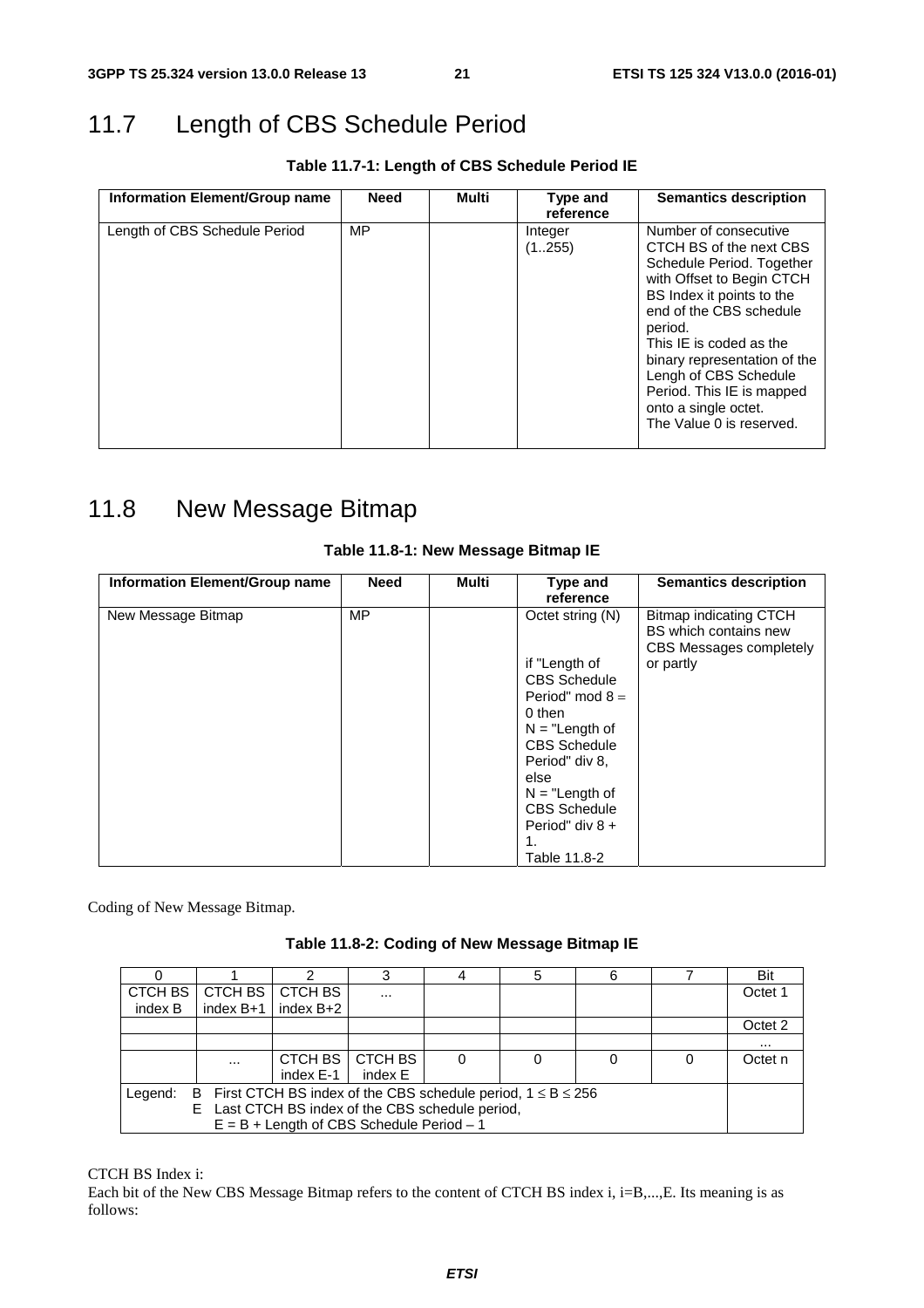- 1 The CTCH BS index i contains a BMC Message partly or completely which was either not sent during the previous schedule period, or sent unscheduled during the preceding schedule period; or, the CTCH BS is indicated as of free usage, reading advised; or it contains the Schedule Message partly or complete of the following CBS schedule period, or it contains a CBS41 Message partly or complete. The value is 1 both for the first transmission of a given BMC message in the CBS schedule period or a repetition of it within the CBS schedule period.
- 0 The CTCH BS is such that value 1 is not suitable.

The length of the New Message Bitmap is given by the IE Length of CBS Schedule Period. If it is not a multiple of 8 the remaining bit positions are padded with "0".

# 11.9 Message Description

| <b>IE/Group Name</b>                                | <b>Need</b>         | Multi | <b>Type and reference</b>        | <b>Semantics description</b>                                                                                                                                                                                     |
|-----------------------------------------------------|---------------------|-------|----------------------------------|------------------------------------------------------------------------------------------------------------------------------------------------------------------------------------------------------------------|
| Message<br>Description Type                         | <b>MP</b>           |       | Enumerated(0255)<br>Table 11.9-3 | This IE is coded as the<br>binary representation of<br>the Message Description<br>Type. This IE is mapped<br>onto a single octet.                                                                                |
| Message ID                                          | CV MDT1             |       | Octet string (2)                 | This IE is coded as the<br>binary representation of<br>the Message ID. The first<br>octet contains octet 1 of<br>the equivalent IE defined<br>in and encoded according<br>to [3] and so on.                      |
| Offset to CTCH<br>BS index of first<br>transmission | CV MDT <sub>2</sub> |       | Integer $(0.255)$                | This IE is coded as the<br>binary representation of<br>the Offset to CTCH BS<br>index of first transmission<br>relative to the start of the<br>BMC schedule period. This<br>IE is mapped onto a single<br>octet. |

### **Table 11.9-1: Message Description IE**

#### **Table 11.9-2: Conditions**

| <b>Condition</b> | <b>Explanation</b>                                                 |
|------------------|--------------------------------------------------------------------|
| MDT <sub>1</sub> | If Message Description Type $=$ 1 or 5 then:                       |
|                  | the CB-Message-Id IE is included                                   |
| MDT <sub>2</sub> | If Message Description Type $= 0$ or 4 then:                       |
|                  | the Offset to CTCH BS index of first transmission IE is included   |
|                  | pointing to the CTCH BS index where the BMC message is transmitted |
|                  | the first time within the schedule period.                         |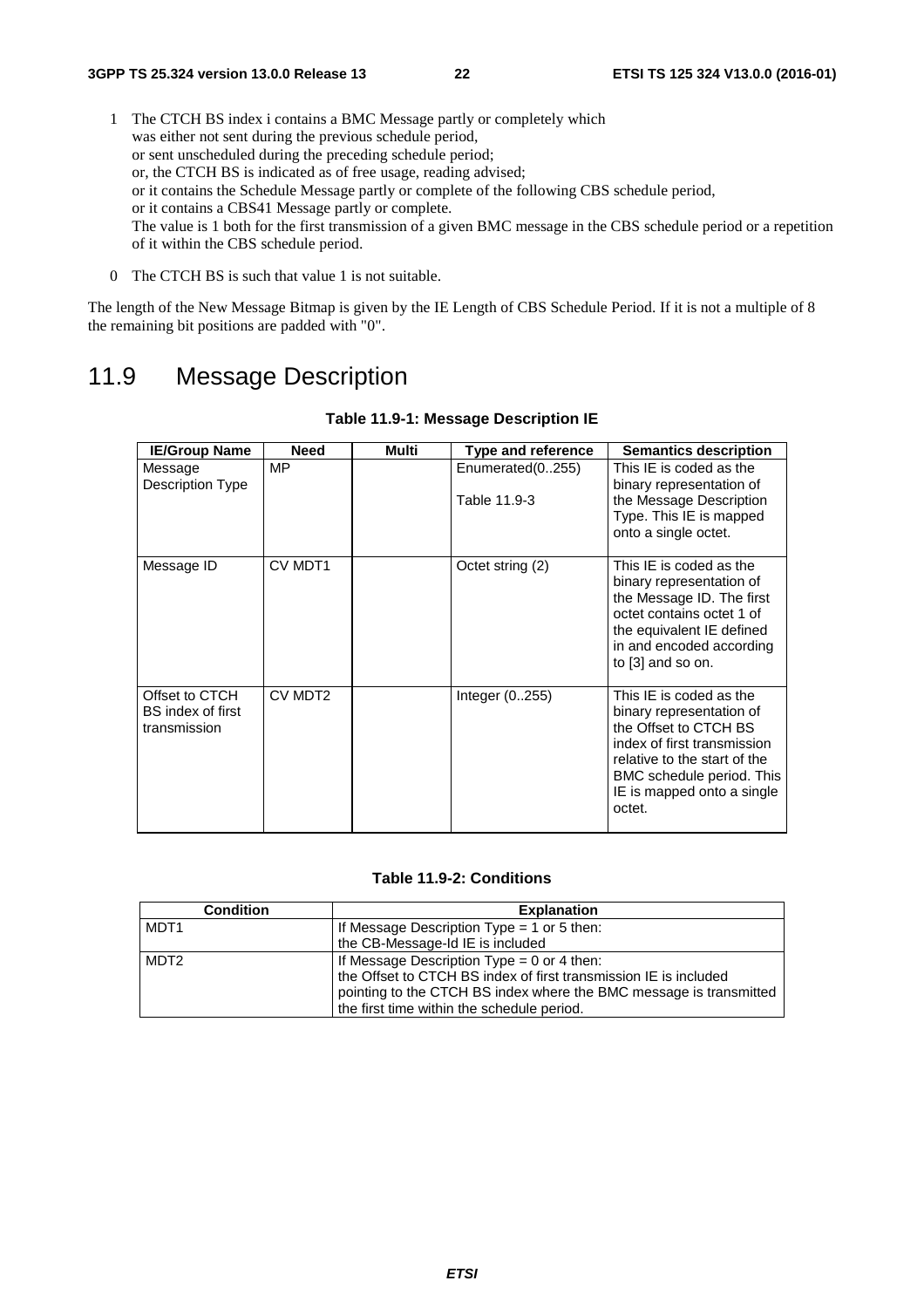| Value | <b>Explanation</b>                                                      |
|-------|-------------------------------------------------------------------------|
| O     | Repetition of new BMC CBS message within schedule period                |
|       | New BMC CBS message (a BMC CBS message never previously sent)           |
| 2     | Reading advised                                                         |
| 3     | Reading optional                                                        |
| 4     | Repetition of old BMC CBS message within schedule period                |
| 5     | Old BMC CBS message (repetition of a BMC CBS message sent in a previous |
|       | schedule period)                                                        |
| 6     | Schedule message                                                        |
|       | CBS41 message                                                           |
| 8     | no message                                                              |
| 9.255 | Reserved for future use                                                 |
|       | (IEs received with this value will be replaced by value 3)              |

**Table 11.9-3: Encoding of Message Description Type** 

NOTE: Message Description Type values 0, 1, 4, 5 and 6 indicate transmission of a BMC message partly or completely.

# 11.10 Broadcast Address

### **Table 11.10-1: Data Coding Scheme IE**

| <b>IE/Group name</b> | <b>Need</b> | Multi | Type and reference | <b>Semantics description</b>                                                                                                                            |
|----------------------|-------------|-------|--------------------|---------------------------------------------------------------------------------------------------------------------------------------------------------|
| Broadcast Address    | МP          |       | Octet string (5)   | Address information for higher layer.<br>The first octet contains octet 1 of the<br>equivalent IE defined in and encoded<br>according to [8] and so on. |

# 11.11 CB Data41

### **Table 11.11-1: CB Data IE**

| <b>IE/Group name</b> | <b>Need</b> | Multi | Type and reference        | <b>Semantics description</b>                                                                                                                        |
|----------------------|-------------|-------|---------------------------|-----------------------------------------------------------------------------------------------------------------------------------------------------|
| CB Data41            | MP.         |       | Octet string (N)<br>N > 1 | Content of CBS message (ANSI-41).<br>The first octet contains octet 1 of the<br>equivalent IE defined in and encoded<br>according to [8] and so on. |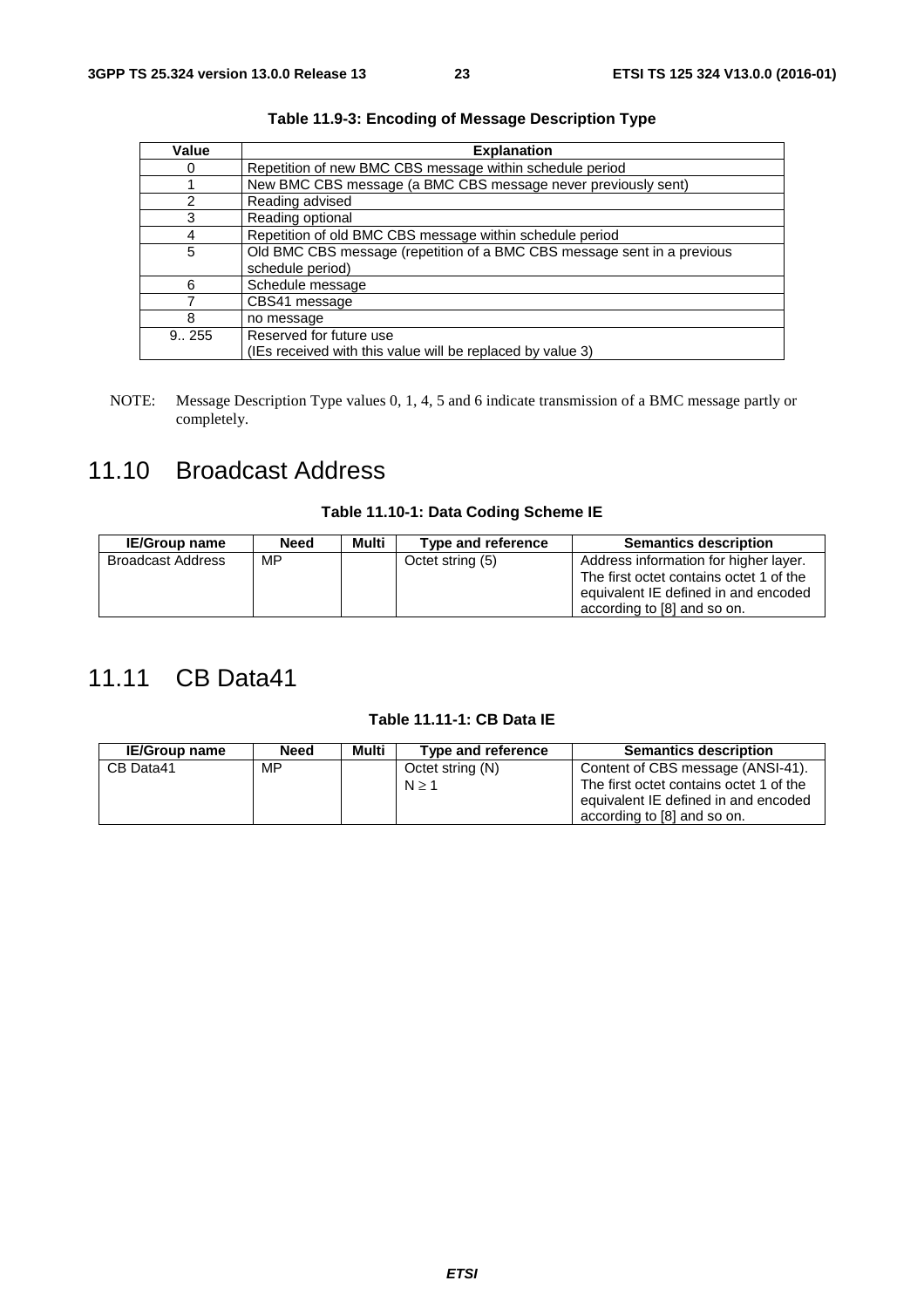# 11.12 CBS Schedule Message Extension

| <b>Information Element</b> | <b>Need</b>      | <b>Multi</b> | Type and       | <b>Semantics</b> | <b>Version</b> |
|----------------------------|------------------|--------------|----------------|------------------|----------------|
|                            |                  |              | reference      | description      |                |
| Future extension           | MP               |              | Octet          |                  | REL-6          |
| bitmap                     |                  |              | string(1)      |                  |                |
| Extension 0                | <b>CV</b>        |              | <b>CBS</b>     |                  | REL-6          |
|                            | ext <sub>0</sub> |              | Message        |                  |                |
|                            |                  |              | Serial         |                  |                |
|                            |                  |              | <b>Numbers</b> |                  |                |
|                            |                  |              | Sec 11.13      |                  |                |
| Extension 1                | <b>CV</b>        |              | <b>Null</b>    |                  | REL-6          |
|                            | ext1             |              |                |                  |                |
| Extension 2                | <b>CV</b>        |              | <b>Null</b>    |                  | REL-6          |
|                            | ext <sub>2</sub> |              |                |                  |                |
| Extension 3                | <b>CV</b>        |              | Null           |                  | REL-6          |
|                            | $ext{3}$         |              |                |                  |                |
| Extension 4                | <b>CV</b>        |              | Null           |                  | REL-6          |
|                            | $ext{4}$         |              |                |                  |                |
| Extension 5                | <b>CV</b>        |              | Null           |                  | REL-6          |
|                            | ext <sub>5</sub> |              |                |                  |                |
| Extension 6                | <b>CV</b>        |              | Null           |                  | REL-6          |
|                            | ext <sub>6</sub> |              |                |                  |                |
| Extension 7                | <b>CV</b>        |              | Null           |                  | REL-6          |
|                            | ext7             |              |                |                  |                |

**Table 11.12-1: CBS Schedule Message Extension IE** 

#### **Table 11.12-2: Conditions**

| <b>Condition</b> | <b>Explanation</b>                                                                        |
|------------------|-------------------------------------------------------------------------------------------|
| extn             | If bit n of the Future extension bitmap is set to 1 then Extension n is<br>present.       |
|                  | If bit n of the Future extension bitmap is set to 0 then Extension n is not  <br>present. |

# 11.13 CBS Message Serial Numbers

### **Table 11.13: CBS Message Serial Numbers IE**

| <b>Information Element</b>      | <b>Need</b> | Multi                                              | Type and<br>reference | <b>Semantics</b><br>description | <b>Version</b> |
|---------------------------------|-------------|----------------------------------------------------|-----------------------|---------------------------------|----------------|
| Length of Serial<br>Number List | МP          |                                                    | Integer<br>(0255)     |                                 | REL-6          |
| Serial Number List<br>Entry     | МP          | 0 to $\epsilon$ Length<br>of Serial<br>Number List | Sec. 11.14            |                                 | REL-6          |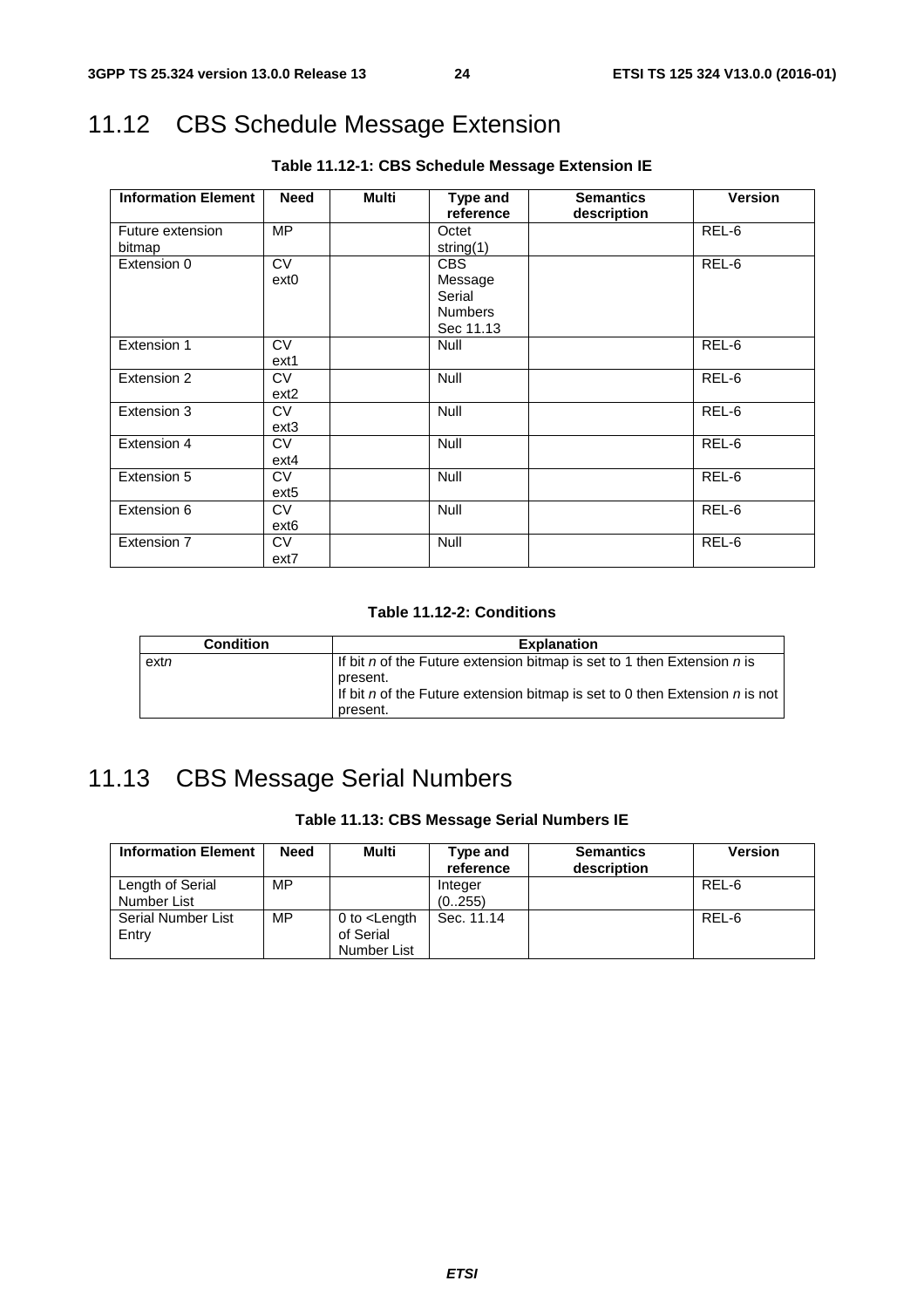# 11.14 Serial Number List Entry

| <b>Information Element</b> | Need      | Multi | Type and          | <b>Semantics</b>                                                                                                                                                                                                                                                                           | <b>Version</b> |
|----------------------------|-----------|-------|-------------------|--------------------------------------------------------------------------------------------------------------------------------------------------------------------------------------------------------------------------------------------------------------------------------------------|----------------|
|                            |           |       | reference         | description                                                                                                                                                                                                                                                                                |                |
| <b>Serial Number</b>       | <b>MP</b> |       | Sec. 11.3         | The CBS Message<br>Serial Number of the<br><b>BMC CBS Message</b><br>referred to by the<br>CTCH BS Index.                                                                                                                                                                                  | REL-6          |
| CTCH BS Index              | <b>MP</b> |       | Integer<br>(0255) | The CTCH BS Index IE<br>indicates the index of<br>the CTCH BS within the<br><b>BMC Schedule Period</b><br>which contains the start<br>of the BMC CBS<br>Message.<br>This IE is coded as the<br>binary representation of<br>the CTCH BS Index.<br>This IE is mapped onto<br>a single octet. | REL-6          |

**Table 11.14: Serial Number List Entry IE**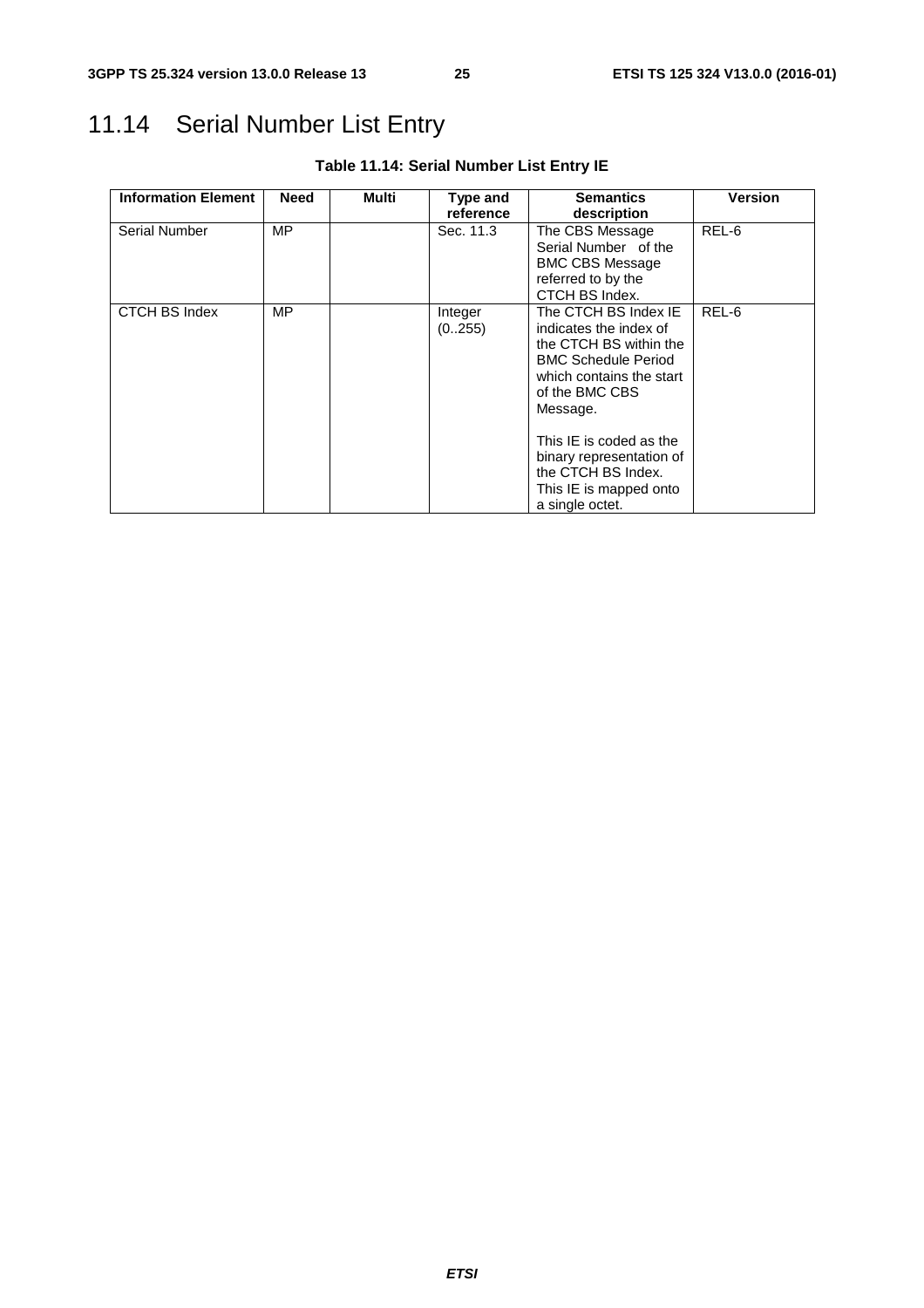# Annex A (informative): Change history

| <b>Change history</b> |              |                |           |     |                                                                                                     |        |            |  |
|-----------------------|--------------|----------------|-----------|-----|-----------------------------------------------------------------------------------------------------|--------|------------|--|
| <b>Date</b>           | TSG#         | TSG Doc.       | <b>CR</b> | Rev | <b>Subject/Comment</b>                                                                              | Old    | <b>New</b> |  |
| 12/1999               | <b>RP-06</b> | RP-99647       |           |     | Approved at TSG-RAN #6 and placed under Change Control                                              |        | 3.0.0      |  |
| 03/2000               | <b>RP-07</b> | RP-000042 001  |           |     | Miscellaneous corrections<br>3.0.0                                                                  |        | 3.1.0      |  |
|                       | <b>RP-07</b> | RP-000042 002  |           | 2   | Correction of messages and bit ordering                                                             | 3.0.0  | 3.1.0      |  |
| 09/2000               | <b>RP-09</b> | RP-000360 005  |           |     | Corrections                                                                                         | 3.1.0  | 3.2.0      |  |
| 12/2000               | <b>RP-10</b> | RP-000569 006  |           |     | Correction to ANSI-41 Cell Broadcast Service                                                        | 3.2.0  | 3.3.0      |  |
| 03/2001               | <b>RP-11</b> | RP-010028 007  |           |     | Corrections                                                                                         | 3.3.0  | 3.4.0      |  |
|                       | <b>RP-11</b> |                |           |     | Upgrade to Release 4 - no technical change                                                          | 3.4.0  | 4.0.0      |  |
| 03/2002               | <b>RP-15</b> |                |           |     | Upgrade to Release 5 - no technical change                                                          | 4.0.0  | 5.0.0      |  |
| 06/2002               | <b>RP-16</b> | RP-020329 010  |           |     | Clarification on BMC message encoding                                                               | 5.0.0  | 5.1.0      |  |
| 12/2002               | <b>RP-18</b> | RP-020720 013  |           |     | Bit order in BMC messages                                                                           | 5.1.0  | 5.2.0      |  |
| 03/2003               | <b>RP-19</b> | RP-030102 016  |           |     | Maximum size of BMC PDU                                                                             | 5.2.0  | 5.3.0      |  |
| 12/2003               | <b>RP-22</b> |                |           |     | Upgrade to Release 6 - no technical changes                                                         | 5.3.0  | 6.0.0      |  |
| 06/2004               | <b>RP-24</b> | RP-040202 020  |           |     | Corrections to BMC Schedule message                                                                 | 6.0.0  | 6.1.0      |  |
| 12/2004               | <b>RP-26</b> | RP-040476 024  |           |     | Correction of BMC message bit order and IE coding                                                   | 6.1.0  | 6.2.0      |  |
| 06/2005               | <b>RP-28</b> | RP-050319 0025 |           |     | Clarification of RLC concatenation procedure with BMC                                               | 6.2.0  | 6.3.0      |  |
| 09/2005               | <b>RP-29</b> | RP-050464 0027 |           |     | Cell Broadcast                                                                                      | 6.3.0  | 6.4.0      |  |
| 03/2006               | <b>RP-31</b> | RP-060090 0028 |           |     | Introduction of Serial Number in BMC Schedule Message                                               | 6.4.0  | 6.5.0      |  |
|                       | RP-31        |                |           |     | Upgrade to Release 7 - no technical changes                                                         | 6.5.0  | 7.0.0      |  |
| 06/2006               | <b>RP-32</b> | RP-060363 0030 |           |     | Interpretation of "Offset to CTCH BS index of first transmission" in<br><b>BMC Schedule message</b> | 7.0.0  | 7.1.0      |  |
| 12/2007               | <b>RP-38</b> |                |           |     | Upgrade to the Release 8 - no technical change                                                      | 7.1.0  | 8.0.0      |  |
| 12/2009               | <b>RP-46</b> |                |           |     | Upgrade to the Release 9 - no technical change                                                      | 8.0.0  | 9.0.0      |  |
| 03/2011               | RP-51        |                |           |     | Upgrade to the Release 10 - no technical change                                                     | 9.0.0  | 10.0.0     |  |
| 09/2012               | <b>RP-57</b> |                |           |     | Upgrade to the Release 11 - no technical change                                                     | 10.0.0 | 11.0.0     |  |
| 09/2014               | <b>RP-65</b> |                |           |     | Upgrade to the Release 12 - no technical change                                                     | 11.0.0 | 12.0.0     |  |
| 12/2015               | <b>RP-70</b> |                |           |     | Upgrade to the Release 13 - no technical change                                                     | 12.0.0 | 13.0.0     |  |